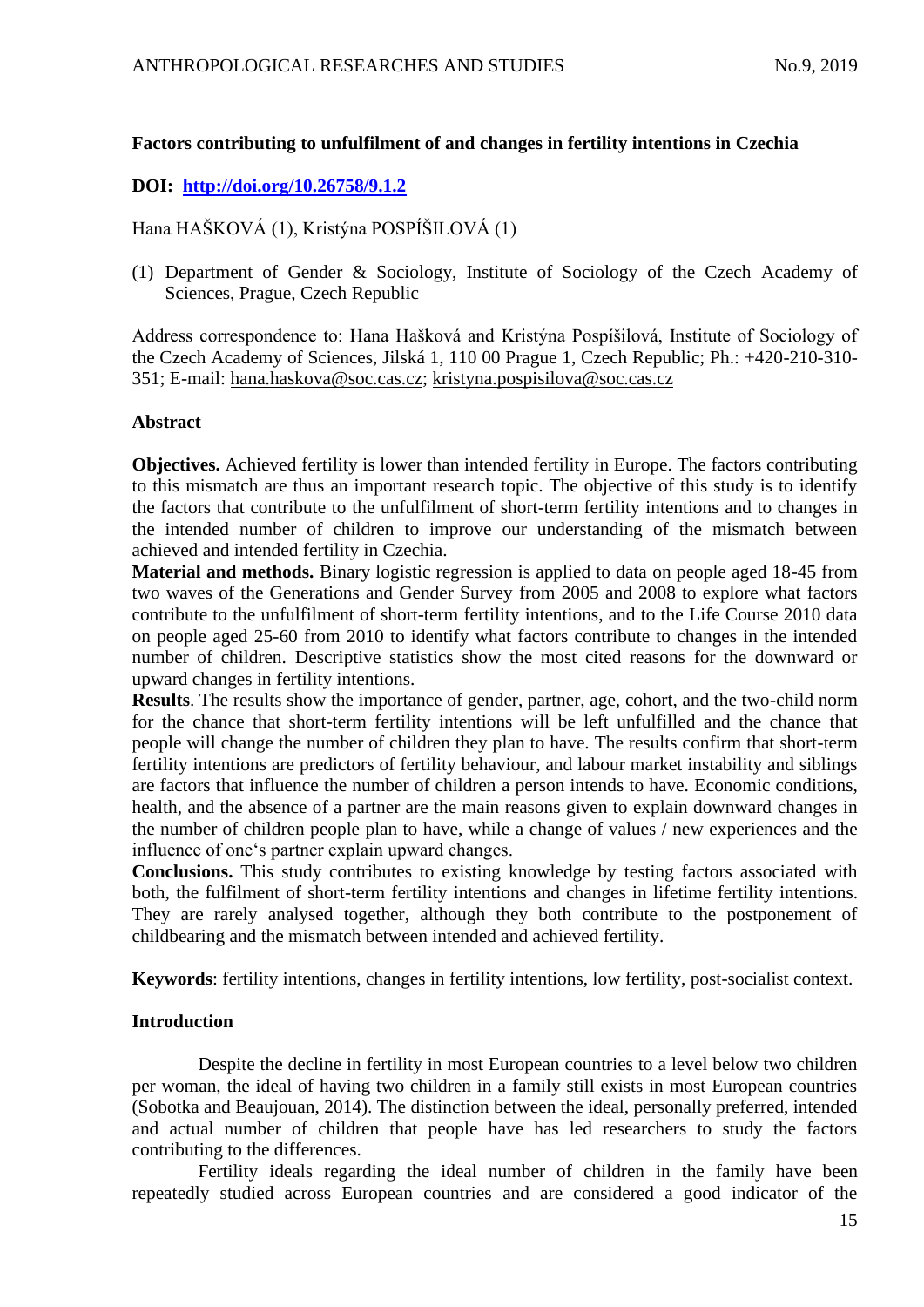prevailing norms in a society (ibid.). Studying the preferred/desired number of children people want to have in their life brings researchers closer to a person's personal situation than fertility ideals. Survey questions on personal preferences/desires often conclude with the qualification 'under ideal conditions' or 'regardless of your current situation' and emphasise in particular the person's value orientation, while other circumstances in a person´s life remain rather overlooked (Kuhnt, Kreyenfeld and Trappe, 2017). Most often, therefore, research focuses on investigating fertility intentions. Panel data make it possible to examine even the extent to which fertility intentions are fulfilled, although usually only in the short term of several years (e.g. Šťastná, 2011; Szalma and Takács, 2015; Berrington, 2004; Testa and Toulemon, 2006).

Among the concepts mentioned above fertility intentions are considered the best indicator of potential behaviour because this concept focuses on the variety of circumstances that may affect fertility behaviour (Miettinen and Szalma, 2014). However, as panel data show, even fertility intentions often remain unfulfilled (e.g. Šťastná, 2011; Szalma and Takács, 2015; Berrington, 2004; Testa and Toulemon, 2006). And they remain unfulfilled more frequently in some populations than others – for example, among young people and people with lower education (Testa and Toulemon 2006; Smallwood and Jefferies, 2003; Berrington, 2004). Unlike fertility ideals, but also unlike personal preferences/desires, fertility intentions undergo more frequent changes throughout an individual's life. They do so in response to the changing circumstances of a person's life (Kuhn, Kreyenfeld and Trappe, 2017). While fertility ideals and personal preferences/desires are both significantly shaped by societal expectations, fertility intentions reflect as well as societal expectations also changes in an individual's personal circumstances to a greater extent than the other two concepts (Riskind and Patterson, 2010). If the central interest is to research the factors that shape individual ideas about whether, when, and how many children a man or a woman will have in their lives, fertility intentions are therefore the most appropriate concept of the three (ibid.). At the same time, it should be borne in mind that fertility intentions need not necessarily coincide with the actual fertility behaviour of a man or a woman in the future as intentions can change over time and are only one of the possible factors that influence the fertility outcomes of an individual. Unforeseen experiences (such as a breakup with a partner, disagreement over reproductive intentions in a partnership, or when the experience of raising a child proves to be different from what was expected) may lead an individual to change their fertility intentions (Iacovou and Tavares, 2011). In addition, even at a time when contraceptives are widely available, not all births are planned.

Although fertility ideals, personal preferences/desires, and intentions are operationalised in various ways in different studies, it is the consensus that the basic line towards fertility outcomes is the line that runs from fertility ideals, to personal preferences/desires and then to intentions (Sobotka and Beaujouan, 2014).

Previous studies have shown that fertility intentions decline with increasing age in the case of both women and men because people are likely to adjust the number of children they expect to have in response to biological constraints and prevailing age norms (Ní Bhrolcháin, Beaujouan and Berrington, 2010; Iacovou and Tavares, 2011). However, as Smallwood and Jefferies (2003) conclude, the fact that the intended number of children declines with increasing age should not necessarily be interpreted as signifying what they call the 'unmet need for fertility'. The difference between intentions and subsequent fertility is likely to be both a result of the fact that intentions tend to be uncertain in nature and they are often modified in response to subsequent life events and circumstances.

Consequently, in this study we focus on fertility intentions and explore not only what factors contribute to short-term fertility intentions being fulfilled or not in Czechia. Since fertility behaviour is considered to be the outcome of sequential decision-making (Iacovou and Tavares, 2011), we explore also factors that contribute to changes in individual fertility intentions in the region. Altogether, the study contributes to the understanding of unfulfilled short-term fertility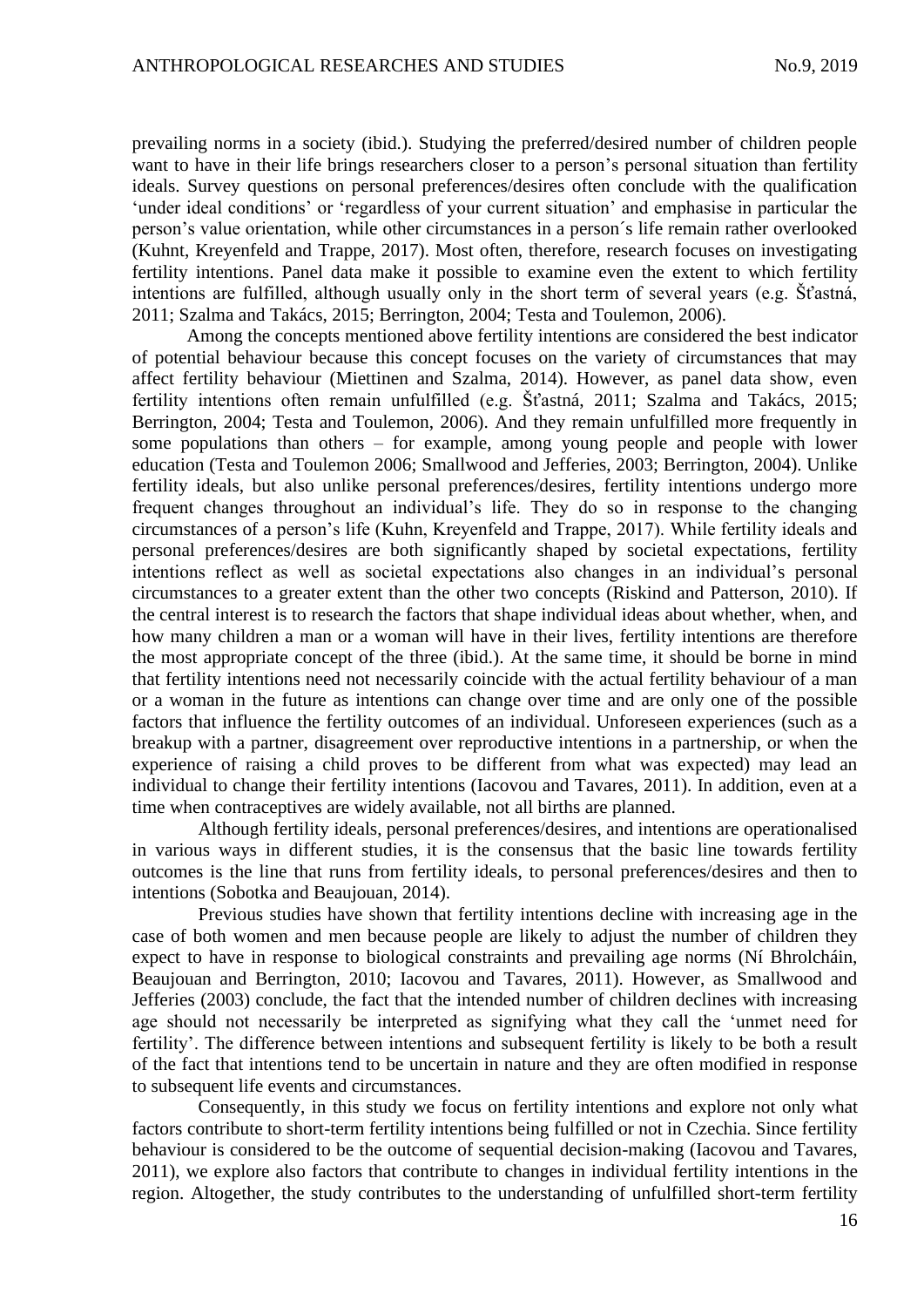intentions and changes in the total intended number of children that are behind the existing gap in the country between fertility intentions on the one hand and fertility outcomes on another hand.

There remains a strong orientation in Czechia towards the two-child family model (Rabušic and Chromková Manea, 2013). The low age of women at first birth and relatively high fertility around two children per woman were typical characteristics of reproduction during the last decades of the state-socialist era **(**Sobotka**,** 2004; Šprocha et al., 2016)**.** Since the 1990s, the age of women at first birth has rapidly increased from 21 to 28 years. Meanwhile, total fertility rates declined from 1.9 children per women in 1990 to 1.2 in 1999, and they then increased to 1.6 when among people born in and after the late 1960s some of the 'postponed' births were realised at a later as they started to have children later than previous cohorts typically did. Since not all the 'postponed' births were ultimately realised at a later age, cohort fertility slightly declined among the cohorts that started to postpone childbearing in Czechia (Šprocha et al., 2018). Nevertheless, the two-child family is still the ideal family size in Czechia and this ideal is very stable (e.g. representative surveys on Czech population repeated by Public Opinion Research Centre of the Institute of Sociology of the Czech Academy of Sciences between 2004 and 2016 proved that constantly 69-71 % of the population consider the two-child family to be their ideal family size; see Čadová, 2016).

In line with previous literature our study differentiates between short-term fertility intention, measured as one person's intention to have a child in the next three years, and a person's lifetime fertility intention in the sense of the total number of children they plan to have. While a short-term intention refers to the intended timing of when to have a (another) child in one's life (regardless the total number of children one intends to have in life), the lifetime fertility intention refers to the intended number of children (regardless of the timing of their birth).

Testing what factors contribute to the non-fulfilment of short-term fertility intentions and what factors contribute to changes in the lifetime fertility intentions is based on the results of previous studies. These studies suggest that partnership status is one of the main factors that distinguish people who fulfil and those who do not fulfil their short-term fertility intentions, and that changes in partnership status also contribute to changes in fertility intentions (e.g. Iacovou and Tavares, 2011; Hayford, 2009; Spéder and Kapitány, 2009; Šťastná, 2011). This is because people usually plan to have children when they are part of a couple and they need to negotiate their fertility intentions with their partner, whose fertility intentions may differ, and this can lead to adjustments to individual fertility intentions (Iacovou and Tavares, 2011).

As Bernardi (2003) points out, people's fertility intentions are influenced not just by their partner, as the effect of peer influence may also be significant. Moreover, some studies suggest that there may be differences between cohorts in terms of fulfilling and adjusting their fertility intentions as influential historical events (such as economic crisis or post-1989 socioeconomic transformation in Central and Eastern Europe) affect the lives of people of different cohorts in different phases of live. Philipov, Spéder and Billari (2005, p. 26) underlined that the quick drop in fertility in Central and Eastern Europe after 1989 was caused by social anomy when planning irreversible events with life-long effects (such as a childbirth) became difficult and led people in childbearing age to postpone these events. Sobotka, Skirbekk and Philipov (2011) showed that the economic crisis after 2008 intensified the postponement of childbearing by the means of increasing unemployment and insecurity. And others have shown that the effect of perceived labour market insecurity on fertility intentions is reduced or intensified by the age (Fahlén and Oláh, 2018).

While Fahlén and Oláh (2018) showed that perceived labour market instability has a negative effect on the intention of becoming a parent, Buhr and Kuhnt (2012) did not find employment status to have any significant effect on changes in fertility intentions, and Šťastná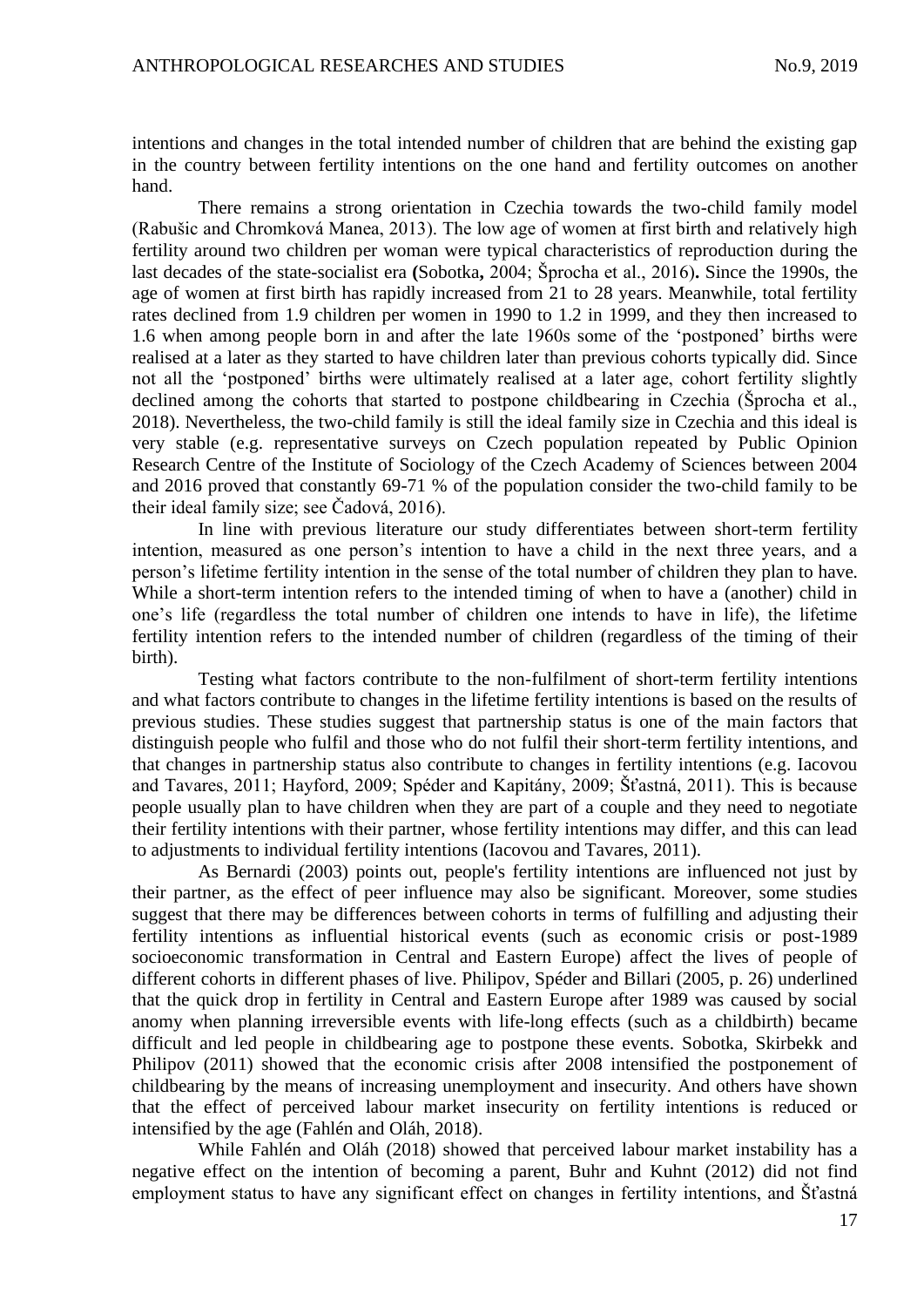(2011) did not find employment status to have any significant effect on having a child as soon as intended.

And the same applies to education. While Šťastná (2011) did not find any effect of education on the fulfilment of short-term childbearing intentions in Czechia, Testa and Toulemon (2006) showed that in France, higher-educated people better predict their future fertility outcomes.

Last but not least, the two-child norm that is well documented across Europe could have a significant effect on fertility intentions, their fulfilment, and changes in fertility intentions because it is easier for a person to conform to societal expectations than it is for them not to do so (Iacovou and Tavares, 2011).

#### **Material and methods**

In this paper we explore: What factors contribute to the fulfilment or not of men's and women's short-term fertility intentions? What factors contribute to changes during one´s adulthood to lifetime fertility intentions? What reasons do people give for changing their lifetime fertility intentions?

To identify what factors contribute to the fulfilment or not of the short-term fertility intentions of men and women of reproductive age in Czechia we analysed longitudinal panel data on the Czech population drawn from the international Generations and Gender Survey (GGS). In 2005 the first wave of this survey was conducted in Czechia and respondents were asked about their short-term (during next three years) and long-term intention to have a (another) child. The following questions were central to our analysis:

'Do you intend to have a (another) child during the next three years?' The possible answers were: definitely yes, probably yes, probably not, definitely not.

'Supposing you do not have a/another child during the next three years, do you intend to have any (more) children at all?' The possible answers were: definitely yes, probably yes, probably not, definitely not.

The second wave of the GGS survey was conducted in Czechia in 2008; therefore, it was possible to identify whether or not those people who in 2005 intended to have a (another) child did have a (another) child in the next three years. This data allowed us to answer our first research question on what factors contribute to the fulfilment or not of the short-term fertility intentions among men and women of reproductive age in Czechia. To answer this question we selected a population of men and women aged 18-45 in 2005 who intended in 2005 to have a (another) child (N=538 respondents).

To identify what factors contribute to the non-fulfilment of short-term fertility intentions, we applied a binary logistic regression to the GGS data (Model 1). The dependent variable is binary: s/he had (0) or did not have (1) a (another) child between 2005 and 2008. Beta coefficients (B) and exposed beta coefficients (Exp (B)) are presented in Model 1. All the explanatory variables in the Model 1 are categorical. One category is always the reference category (ref.) and the other categories of this variable are compared to the reference category. If the Exp (B) for some of the categories is higher than 1, the chance of not having a (another) child in the next three years is higher than for the reference category.

To explore what factors are associated with lifetime fertility intentions to change during adulthood and what reasons people give for having changed their lifetime fertility intentions, we analysed data from the Life Course 2010 representative survey of the Czech population aged 25- 60 years (N=4010 respondents). Like the GGS, the Life Course 2010 dataset includes basic socio-demographic information, detailed information about respondents' parental and partnership trajectories, detailed information about their fertility intentions, data on their current family, work and housing situation, and a number of attitudinal questions on parenting and care,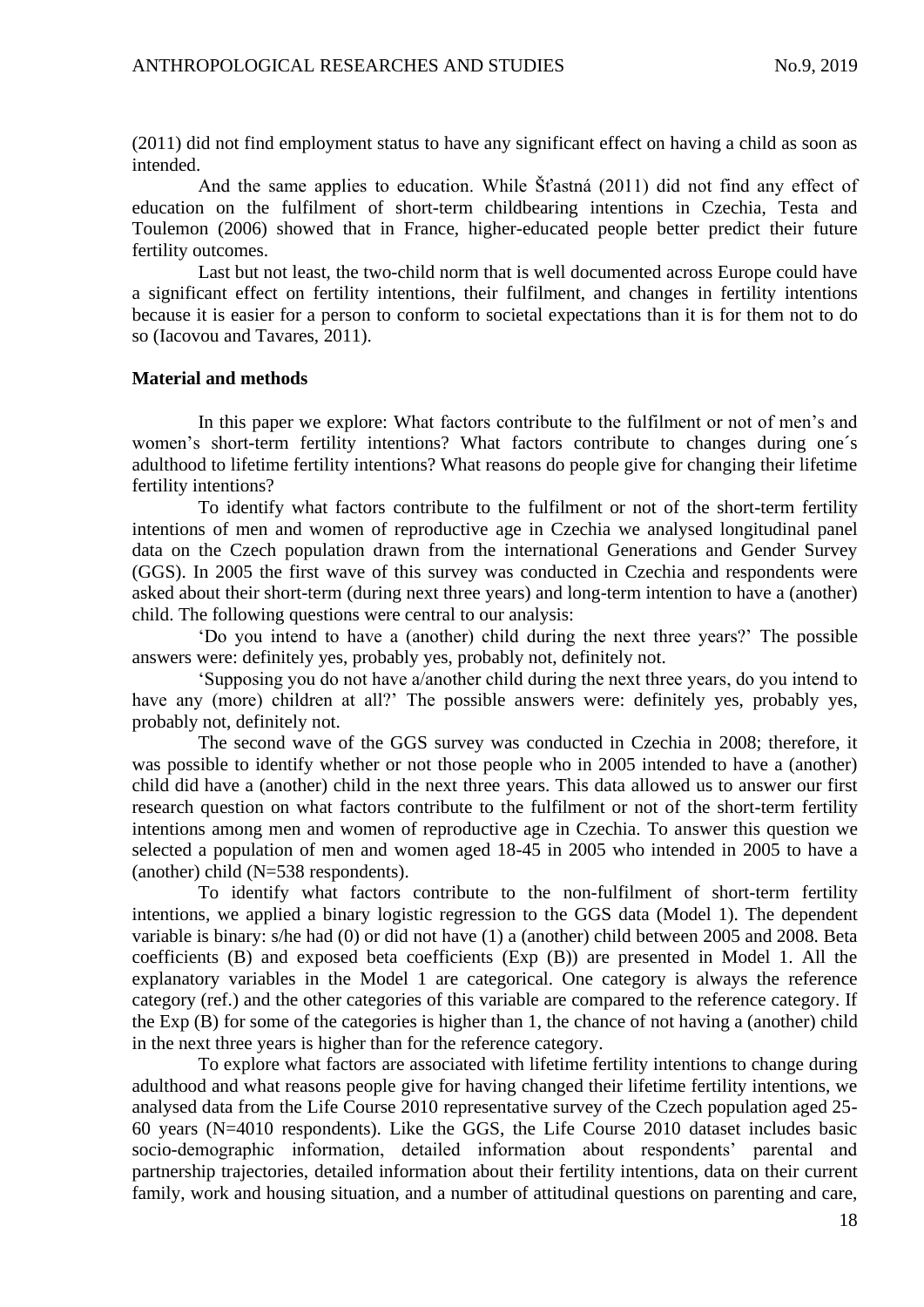work and family orientation, and the division of gender roles. The following questions were central to our analysis:

'When you think about the past, have your intentions regarding the total number of children you will have in your lifetime ever changed in the course of your adulthood?' The possible answers were: yes, no, don't know.

Among those people who changed their lifetime fertility intentions during adulthood we examined what direction this change or changes led – that is, whether the change(s) led towards more or fewer children than they had expected in total or whether people became uncertain whether they want to have a child at all or whether people became certain they want to have a child or stay childless. Then respondents replied to an open question: 'Can you please tell me what the main reason for this change was?' The respondents' answers were then coded.

To identify what factors lie behind changes in people's lifetime fertility intentions during adulthood, we applied a binary logistic regression to the Life Course 2010 survey data (Model 2). The dependent variable is binary: s/he did not change (0) or changed (1) their lifetime fertility intentions during adulthood. All the explanatory variables in Model 2 are categorical. Beta coefficients (B) and exposed beta coefficients (Exp (B)) are presented in Model 2. If the Exp (B) for some of the categories is higher than 1, the chance that a person changed their lifetime fertility intentions during their adulthood is higher than for the reference category.

Finally, descriptive statistics were used to show what reasons people give as leading them to change their lifetime fertility intentions in the specified direction.

#### **Results**

We will first present the results of our analysis of GGS data and then the results of our analysis of the Life Course 2010 survey data.

#### **Factors associated with (non-)fulfilment of short-term fertility intentions**

Table 1 shows that among respondents who in 2005 claimed they definitely intended to a have a (another) child within the next three years, only 43% had fulfilled this plan by 2008, while for the remaining 57% of these respondents their intention remained unfulfilled. Among the respondents who in 2005 said that they would 'probably' have a (another) child within the next three years, the share of those who did is even smaller. And among the people who in 2005 intended to have a (another) child but later than within the next three years, only 7% had had a child by 2008. Table 1 thus confirms that fertility intentions are predictors of subsequent fertility behaviour. The relationship between fertility intentions and behaviour is not as strong as one might expect. A relatively large share of respondents who definitely or probably intended to have a (another) child in the next three years did not fulfil this intention, even though both the total fertility rate and the economy were increasing in Czechia between 2005 and 2008, i.e. it was a period of stability and growth.

#### **Table 1. Descriptive statistics: having a (another) child between 2005 and 2008 among respondents who intended in 2005 to have a (another) child, GGS data**

|                                                  | a child was born between<br>2005 and 2008 (%) | no child was born between<br>2005 and 2008 $(\%)$ |
|--------------------------------------------------|-----------------------------------------------|---------------------------------------------------|
| intention in 2005: definitely yes in three years | 43                                            | 57                                                |
| intention in 2005: probably yes in three years   |                                               | 79                                                |
| intention in 2005: yes but later                 |                                               | 93                                                |

*Note: N=536 respondents aged 18-45 who intended in 2005 to have a (another) child and participated in both GGS waves. Source: GGS data for the Czech Republic, 2005 and 2008.*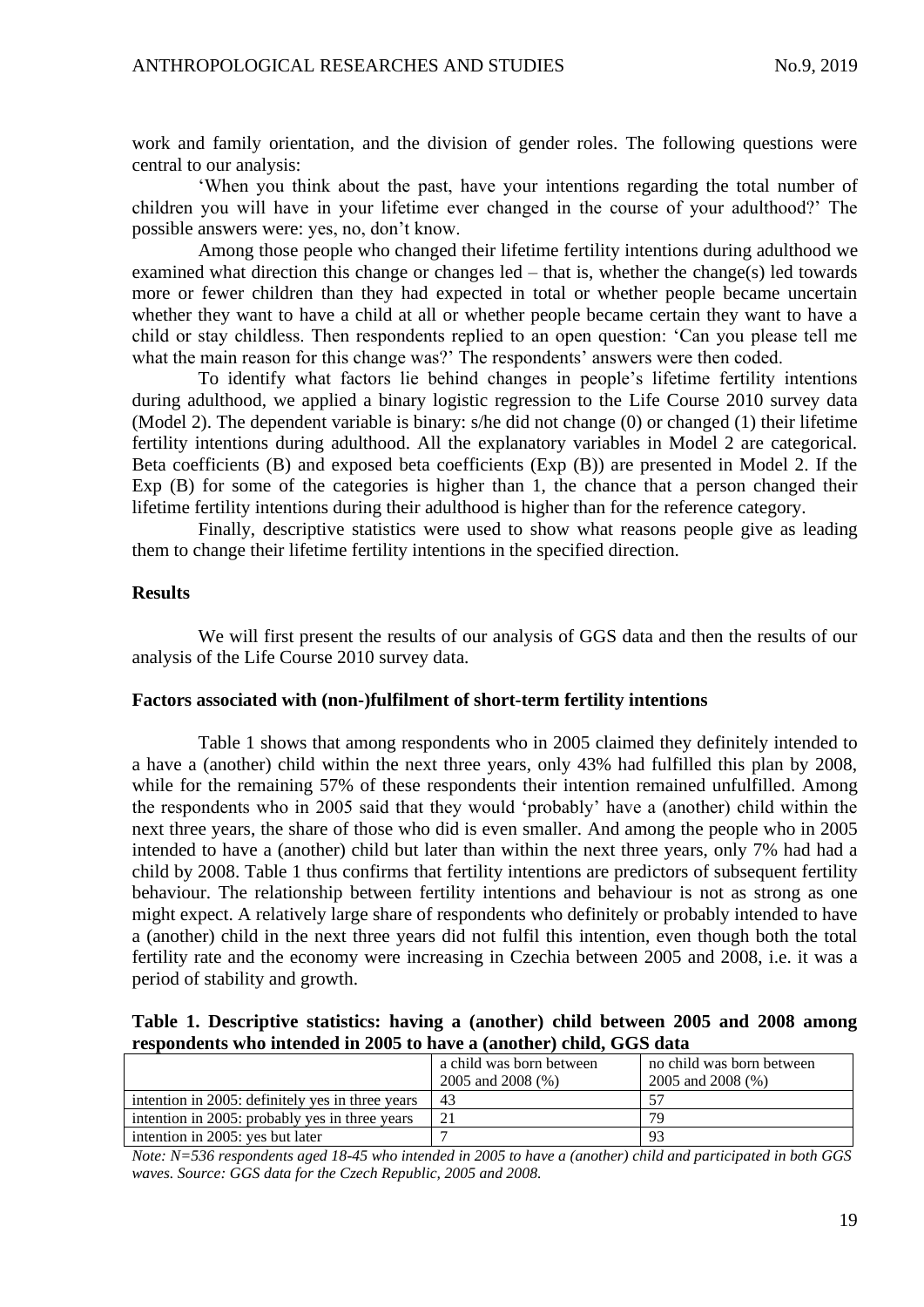The finding that a relatively large share of people who intend to have a child within the next few years do not fulfil their fertility intentions in the short term even if it is a time of social and economic stability, not a depression, led us to our first research question on what factors are behind the fulfilment or not of the short-term intention to have a child among men and women in reproductive age in Czechia. To answer this research question a binary logistic regression was applied to GGS data. Table 2 presents the descriptive statistics for the variables used in the binary logistic regression that is presented in Model 1.

| Variables                          | Categories                                         | Number | Percentage (%) |
|------------------------------------|----------------------------------------------------|--------|----------------|
| Childbearing intentions<br>in 2005 | definitely intended to have a child within 3 years | 114    | 22             |
|                                    | probably intended to have a child within 3 years   | 179    | 34             |
|                                    | intended to have a child later                     | 228    | 44             |
| Gender                             | Men                                                | 300    | 58             |
|                                    | Women                                              | 221    | 42             |
| Partnership status in              | co-resident partner                                | 229    | 44             |
| 2005                               | non-resident partner                               | 121    | 23             |
|                                    | no partner                                         | 171    | 33             |
| Number of children in<br>2005      | $\theta$                                           | 353    | 68             |
|                                    |                                                    | 119    | 23             |
|                                    | 2 or more                                          | 49     | 9              |
| Age in 2005                        | $18 - 24$                                          | 149    | 29             |
|                                    | $25 - 29$                                          | 200    | 38             |
|                                    | $30 - 34$                                          | 116    | 22             |
|                                    | $35 - 45$                                          | 56     | 11             |
| Highest education level            | primary to lower secondary                         | 346    | 66             |
| in 2005                            | upper secondary to post-secondary                  | 74     | 14             |
|                                    | tertiary                                           | 101    | 19             |
| Total                              |                                                    | 521    | 100            |

*Note: N=521 respondents aged 18-45 who intended in 2005 to have a (another) child and participated in both GGS waves. Source: GGS data for the Czech Republic, 2005 and 2008.*

In Model 1, the dependent variable is having/not having a (another) child between 2005 and 2008 among those respondents who intended in 2005 to have a (another) child.

The model shows that those who declared in 2005 that they probably intended to have a child within three years, had a 1.8 times (80 %) higher chance of not having a child within the next three years compared to the reference category of those who in 2005 said they definitely intended to a have a child within the next three years. And those who intended to have a child later had a 5.5 times higher chance of not having a child within the next three years than the reference category while controlling for the other variables in the model.

Gender is also statistically significant. Men had a 2.4 times higher chance of not having a child within the next three years compared to women while controlling for the other variables in the model.

Partnership also proved to be important. Regardless of whether the partner was coresidential or non-residential (even marital status was not statistically significant) those who did not have a partner had almost a 5 times higher chance of not having a child within three years compared to those with a partner. This shows the importance of having a partner for the realisation of fertility intentions.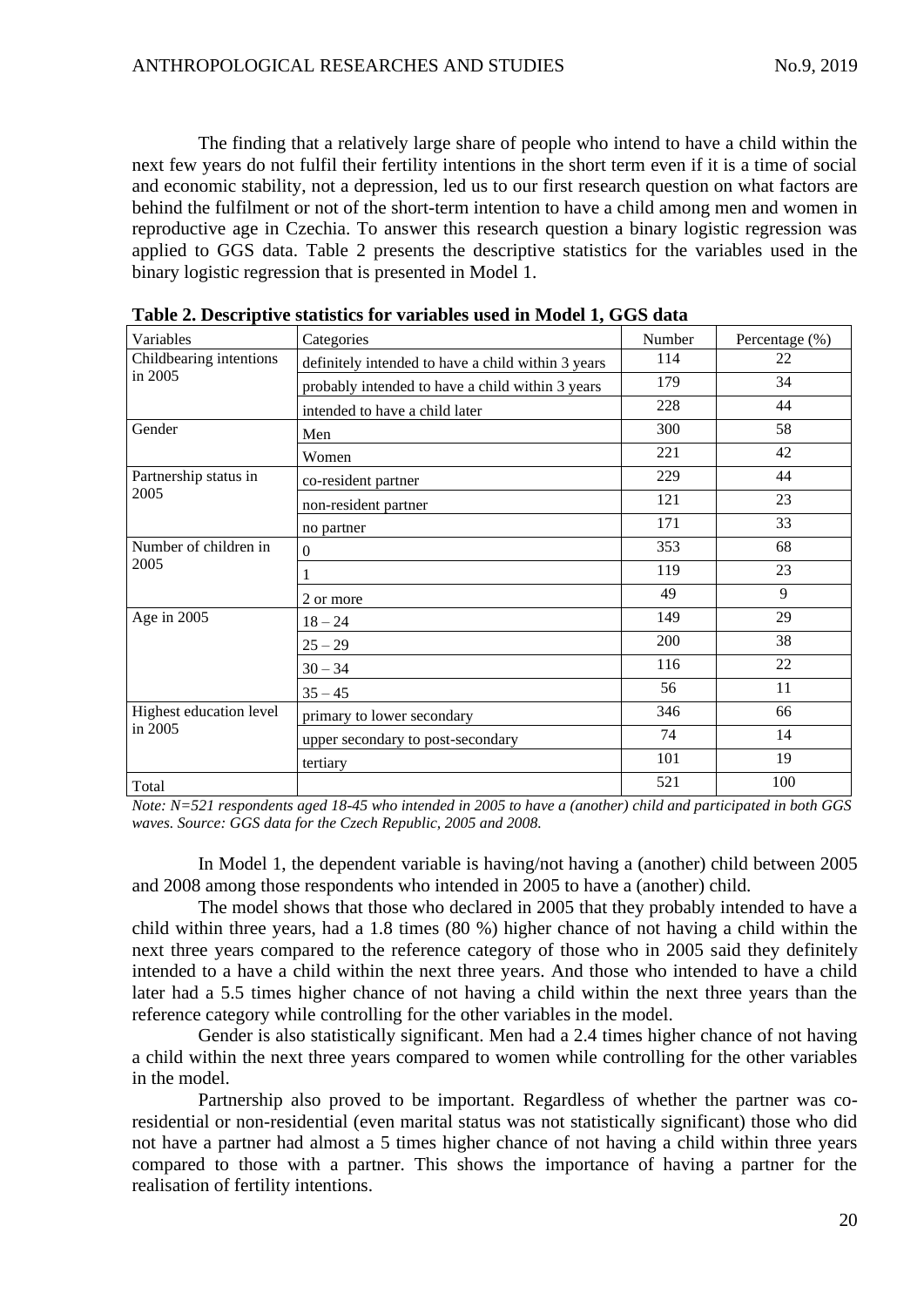How many children respondents already had in 2005 also proved to be important. There was no difference between childless people and people who had only one child, but those who already had at least two children (i.e. a widely shared ideal family size in Czechia) had a 4 times higher chance of not having a child within three years than childless people. It shows that the transition to a bigger family than the two-child family is either more difficult than the transition to the first or the second child, or it points to the declining urgency to have another child when a person has already met the widely shared ideal family size in the country.

We also tested for the effect of age. Respondents aged 18 to 24 had almost a 3 times higher chance of not having a child within three years than respondents aged 25 to 29. This relates to the fact that the youngest people still have a long time to fulfil their fertility intentions and thus may decide to postpone having a (another) child more easily than older respondents. Moreover, older persons may feel more social pressure they should no longer postpone their fertility intentions.

Based on the previous literature we also controlled for the highest education level obtained, but no statistical differences in having a child within three years were found regarding the education level among those who intended to have a (another) child when controlling for the other variables in the model.

Although previous studies pointed out the possible effect of the employment status on the decision about having (another) child, especially among men (e.g. Szalma and Takács, 2018; Miettinen and Szalma, 2014), this variable was not statistically significant when using Czech data. The variable was then removed from the final model due to multi-collinearity in the data (high correlation with age and education).

In sum, Model 1 is in line with previous findings by Šťastná (2011) and shows that a higher chance to not having a (another) child in the next three years had among those who intended to have a (another) child those who were less certain about having a (another) child during the next three years or those who intended to have a (another) child later than in three years, men compared to women, respondents without a partner, those who already reached the widely shared ideal family size of two children in Czechia and young people in their teens or early twentieths. The specific values of B coefficients are showed in Model 1.

| Variables               | Categories                                         | B     | Exp(B)     |
|-------------------------|----------------------------------------------------|-------|------------|
| Fertility intentions in | definitely intended to have a child within 3 years |       |            |
| 2005                    | (ref.)                                             |       |            |
|                         | probably intended to have a child within 3 years   | 0.768 | $2.155**$  |
|                         | intended to have a child later                     | 1.541 | 4.669***   |
| Gender                  | Women (ref.)                                       |       |            |
|                         | Men                                                | 0.965 | $2.625***$ |
| Partnership status in   | co-resident partner (ref.)                         |       |            |
| 2005                    | non-resident partner                               | 0.606 | 1.832      |
|                         | no partner                                         | 1.644 | $5.175***$ |
| Number of children      | $0$ (ref.)                                         |       |            |
| in 2005                 |                                                    | 0.324 | 1.382      |
|                         | 2 and more                                         | 1.808 | $6.099**$  |
| Age in $2005$           | $25 - 29$ (ref.)                                   |       |            |
|                         | $18 - 24$                                          | 1.041 | $2.832**$  |
|                         | $30 - 34$                                          | 0.252 | 1.287      |
|                         | $35 - 45$                                          | 0.297 | 1.345      |

**Model 1. Binary logistic regression, not having a (another) child between 2005 and 2008 among those who intended in 2005 to have a (another) child, GGS data**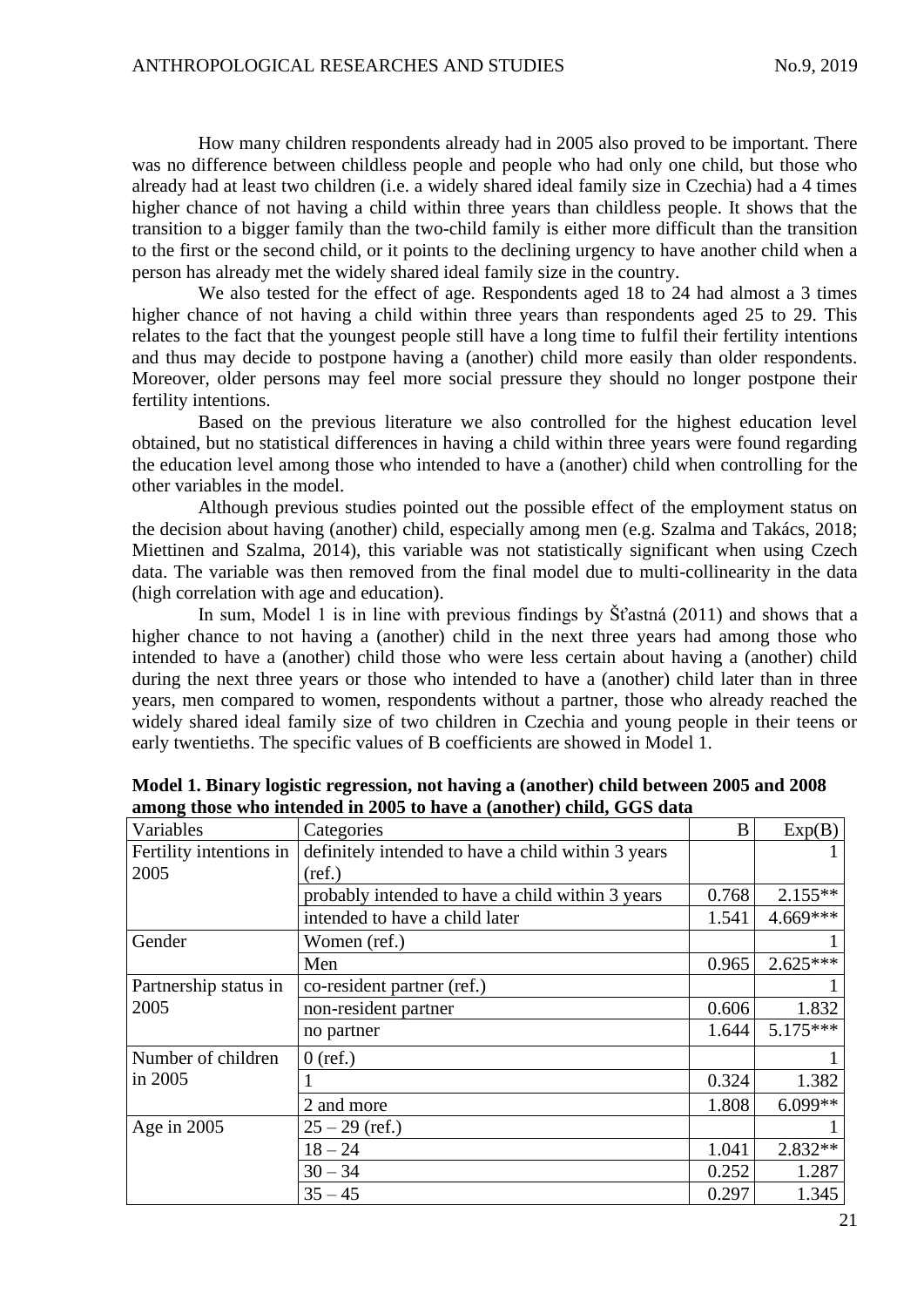| <b>Variables</b>         | Categories                        |          | Exp(B) |
|--------------------------|-----------------------------------|----------|--------|
| <b>Highest education</b> | tertiary (ref.)                   |          |        |
| level in 2005            | primary to lower secondary        | $-0.880$ | 0.415  |
|                          | upper secondary to post-secondary | $-0.294$ | 0.746  |
| Constant                 |                                   | $-0.643$ | 0.526  |

*Note: N= 521 respondents aged 18-45 who intended in 2005 to have a (another) child and participated in both GGS waves. Omnibus Test of Model Coefficients = 0.000. R <sup>2</sup> = 0.32. Hosmer and Lemeshow Test = 0.724. Ref.* = *reference category;*  $* = p < 0.05$ ;  $** = p < 0.01$ ;  $*** = p = 000$ . *Source: GGS data for the Czech Republic, 2005 and 2008.*

## **Factors associated with changes in lifetime fertility intentions**

The second research question in this paper is what factors lead people during the course of their adulthood to change their intended overall number of children? To answer this question binary logistic regression was applied to the data from the Life Course 2010 survey. Table 3 presents the descriptive statistics for the variables used in the binary logistic regression that is presented in Model 2.

| Variables                        | Categories                               | Number | Percentage (%) |
|----------------------------------|------------------------------------------|--------|----------------|
| Intended number of children      | $\boldsymbol{0}$                         | 814    | 21             |
|                                  |                                          | 804    | 21             |
|                                  |                                          | 1782   | 46             |
|                                  | 3 or more                                | 428    | 11             |
| Gender                           | Men                                      | 1937   | 51             |
|                                  | Women                                    | 1891   | 49             |
| Partnership history (only living | never lived with a partner               | 783    | 20             |
| with a partner for at least 6    | lived with 1 partner                     | 2365   | 62             |
| months was considered)           | lived with 2 partners                    | 577    | 15             |
|                                  | lived with 3 or more partners            | 103    | 3              |
| Experience with<br>unemployment  | no experience                            | 2941   | 77             |
|                                  | 1 experience with unemployment           | 721    | 19             |
|                                  | 2 or more periods of unemployment        | 166    | 4              |
| Number of siblings               | no siblings                              | 521    | 14             |
|                                  | 1 or more siblings                       | 3307   | 86             |
| Age (date of birth)              | 34 and younger (born 1976 and later)     | 1208   | 31             |
|                                  | 35 to 45 (born between 1965 and<br>1975) | 1083   | 28             |
|                                  | 46 or older (born before 1965)           | 1537   | 40             |
| Highest education level          | primary to lower secondary               | 2059   | 54             |
|                                  | upper secondary to post-secondary        | 1303   | 34             |
|                                  | tertiary                                 | 466    | 12             |
| Total                            |                                          | 3828   | 100%           |

**Table 3. Descriptive statistics for variables used in Model 2, Life Course data 2010**

*Note: N= 3828 respondents aged 25-60. Source: Life Course 2010 survey.* 

From the total population analysed in the Life Course 2010 survey, a quarter of them declared that they had changed their total lifetime fertility intentions during the course of their adulthood. This share is in line with previous findings by Rabušic and Chromková Manea (2013). The data from the Life Course 2010 survey also include questions on what specific changes respondents had made to their intended overall number of children: a) a change in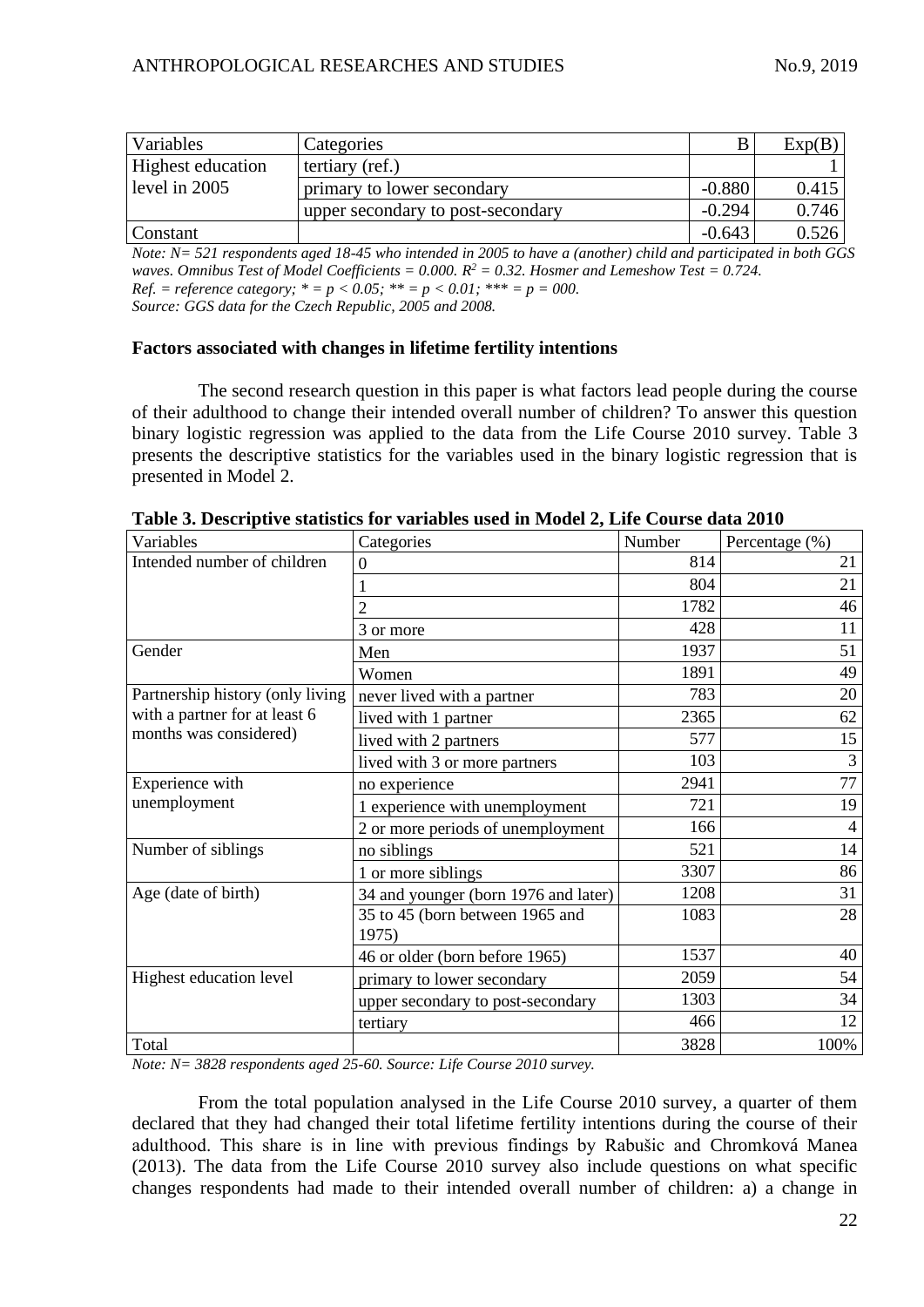fertility intentions to a higher overall number of children than previously planned, b) a change in fertility intentions to a lower overall number of children than previously planned, c) a change where they became uncertain about whether to have a child at all, d) a change where they reached the decision to definitely have a child or e) a change where they reached the decision to remain childless. More than one-third of respondents who reported a change in the number of children they intended to have declared that they had made two (or even more) such changes during their adulthood. Most often people made downward revisions to their intended overall number of children (see Figures 1 and 2). A disadvantage of the Life Course 2010 survey dataset is that it is not possible to determine the order and the timing of different changes over the course of a person's adult years. We are therefore analysing what factors contribute to changes in the intended overall number of children in general, which may be considered an indicator of unstable parental intentions in adulthood.

In Model 2, the dependent variable is a change in the intended number of children in adulthood (s/he did not change (0), changed (1) her/his intentions).

The first variable in Model 2 is the intended number of children. This variable represents the real number of children for people who did not intend to have more or any children and the total intended number of children for people who did intend to have a (another) child(ren) in the future. The model shows that those who intended to remain childless or to have a single child had almost a 4 times higher chance of changing their intended number of children in their adulthood than the reference category made up of those respondents who intended to have 2 children in their life. Also those who intended to have 3 or more children had a 4 times higher chance of changing their intended number of children than the reference category. The results show that people whose fertility intentions equal the widely shared ideal of 2 children in Czechia are more stable in their intentions than others. The results may also suggest that people with a non-normative lifetime fertility intention (zero, one, three or more children) changed their intended overall number of children more often than those who intended to have 2 children in their life and they only arrived at the non-normative number of children they intended to have as a result of experiences and events that occurred in the course of their adult life.

Gender also proved to be statistically significant in Model 2. Women had a 1.8 times (80%) higher chance of changing their intended overall number of children during adulthood than men.

Co-residential partnership history also proved to be statistically significant. The more partners the respondent lived with (only living together for at least 6 months was considered) during his or her life, the higher the chance was that he or she changed the intended number of children. This shows that people adapt their fertility intentions to their partners' intentions and life trajectories; it may also reflect a downward effect of partnership dissolution on fertility intentions followed by an upward effect of re-partnering for some of them though. While previous research has shown a downward effect of partnership dissolution on fertility on an individual level, the effect of re-partnering on fertility is less obvious and seems to depend on gender (Beaujouan and Solaz, 2013) and whether both partners have already children from previous partnerships or not (Murinkó and Szalma, 2016). Moreover, when only one of the partners have a pre-union child, family and gender role attitudes, family policies and demographic trends seem to influence the effect of re-partnering on fertility (ibid.).

The effect of experience with unemployment was also tested. Those respondents who had personally experienced unemployment once had a 1.3 times (30%) higher chance of having changed their intended overall number of children in adulthood than the reference category made up of those respondents who had never experienced unemployment; those who had experienced unemployment two or more times had even a 1.6 times (60%) higher chance of having changed their intentions compared to the reference category. If experience with unemployment is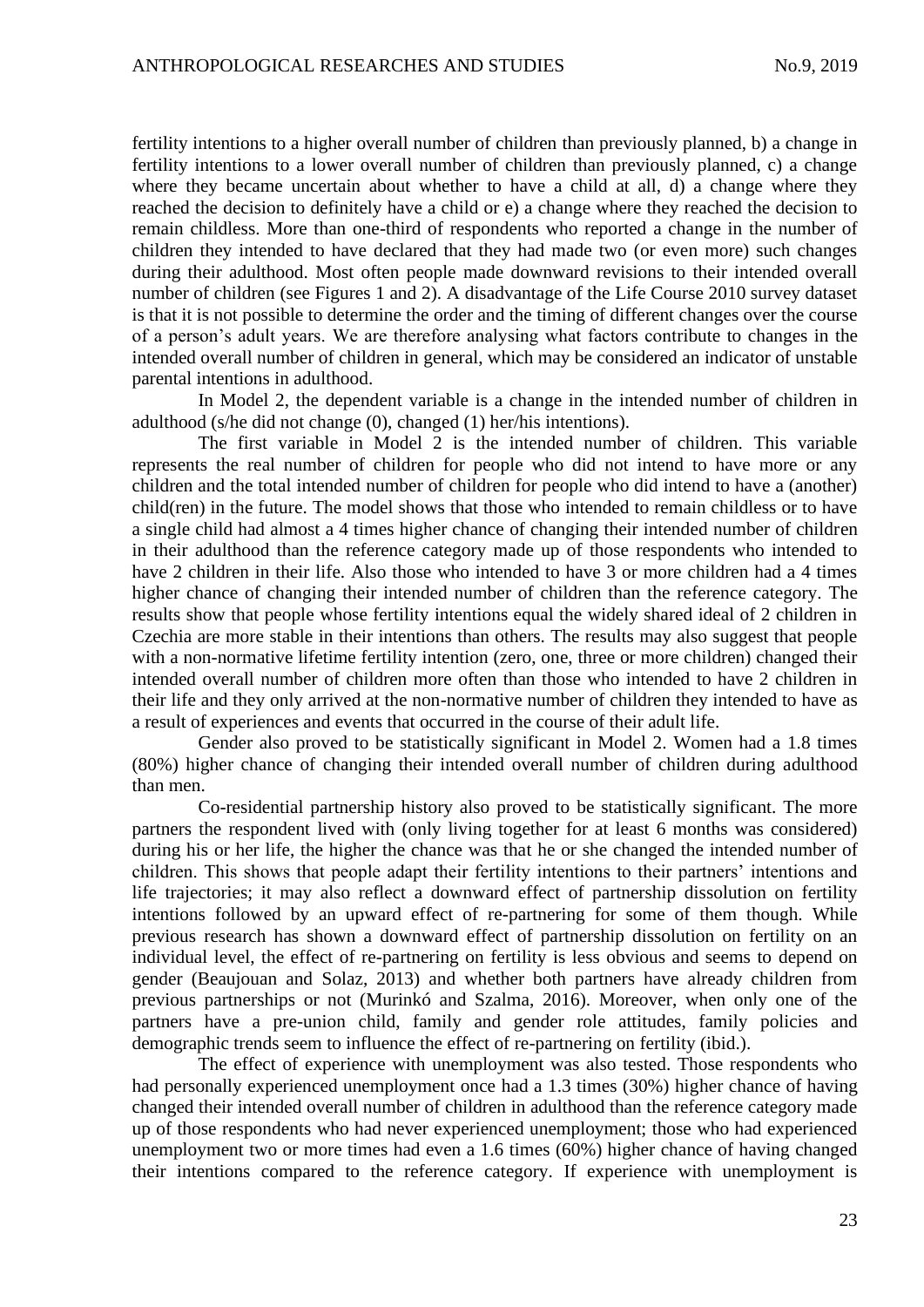considered to be an indicator of labour market instability or insecurity, then a change or changes in the overall intended number of children may reflect labour market instability or insecurity.

Moreover, respondents with siblings had almost a 1.4 times (40 %) higher chance of having changed their intended number of children compared to respondents without any siblings. This may reflect the fact that not only do people adapt their fertility intentions to their partner's intentions and life trajectories, but that their fertility intentions are also influenced by their peers (Bernardi, 2003) and siblings are just a special kind of peer group with whom a person may compare or synchronise their life trajectories. The idea that siblings may increase the chance of changing one´s intended number of children has been suggested by previous research. Szalma and Takács (2018) pointed to the situation when a person changes his/her fertility intention because his/her sibling has many children and thus the person does not need to reproduce. Moreover, Hašková (2009) pointed to an increased pressure to reproduce from parents on their childless adult children in their late twenties to early forties when there were no grandchildren (yet), and a decline of this pressure on the remaining childless adult children when the parents became grandparents due to one of their children´s entry into parenthood. These studies suggest that siblings´ children may have the effect of declining one´s need to reproduce and that siblings´ childlessness may have the effect of increasing one´s feeling of obligation to give grandchildren to their parents. Since we expected that the effect of siblings might not be the same for men and women, interaction between gender and siblings was tested in the model but was not statistically significant. According to this result, the effect of siblings does not differentiate between men and women (or – more information is needed, e.g. not only information on the respondent´s gender but also gender of his/her siblings).

The next variable in Model 2 divides respondents into three categories based on their year of birth (age). The oldest respondents, born before 1965, are the reference category here. People born between 1965 and 1975 represent the cohorts who introduced the 'new reproductive regime' into the country, because they were aged 15-25 at the beginning of the 1990s before total fertility rates dramatically dropped and the age of women at the first birth started its rapid increase. In the 'new reproductive regime', which has gained strength in Czechia since the 1990s, people typically have fewer children over the course of their reproductive years and have them later than they did in the 'old reproductive regime'. This new regime became a part of Czechia's demographic and social reality alongside the process of childbearing postponement. In contrast, the 'old reproductive regime' was typical for the cohorts that gave birth during the state-socialist era in Czechoslovakia (represented by the reference category), when total fertility rates were around 2 children per woman and mothers were almost always married before they gave birth to their first child at around the age of 20-22 (Sobotka, 2004, p. 320). The youngest respondents were born 1976 and later and it is highly probable that some of them will still make some changes in their fertility intentions in the future. Model 2 shows that people from the cohorts who were in their prime reproductive age at the time of the post-1989 social transformation in the 1990s and the first decade of the new millennium and who initiated the 'new reproductive regime' in the country had a 1.3 times (30%) higher chance of changing their intended number of children in adulthood compared to the reference category. The youngest people born 1976 and later do not differ significantly from the reference group, which represents the 'old demographic regime'.

These results suggest that the post-1989 social transformation and the transition from early to later childbearing had a significant effect on the cohorts who started to postpone childbearing and experienced a significant drop and very low fertility rates in their prime reproductive age. The people who were in their prime reproductive age during the post-1989 social transformation and introduced the 'new reproductive regime' had more unstable fertility intentions, which is signalled by the fact that they more than other respondents declared their fertility intentions changed during their adult years. Since the youngest group of respondents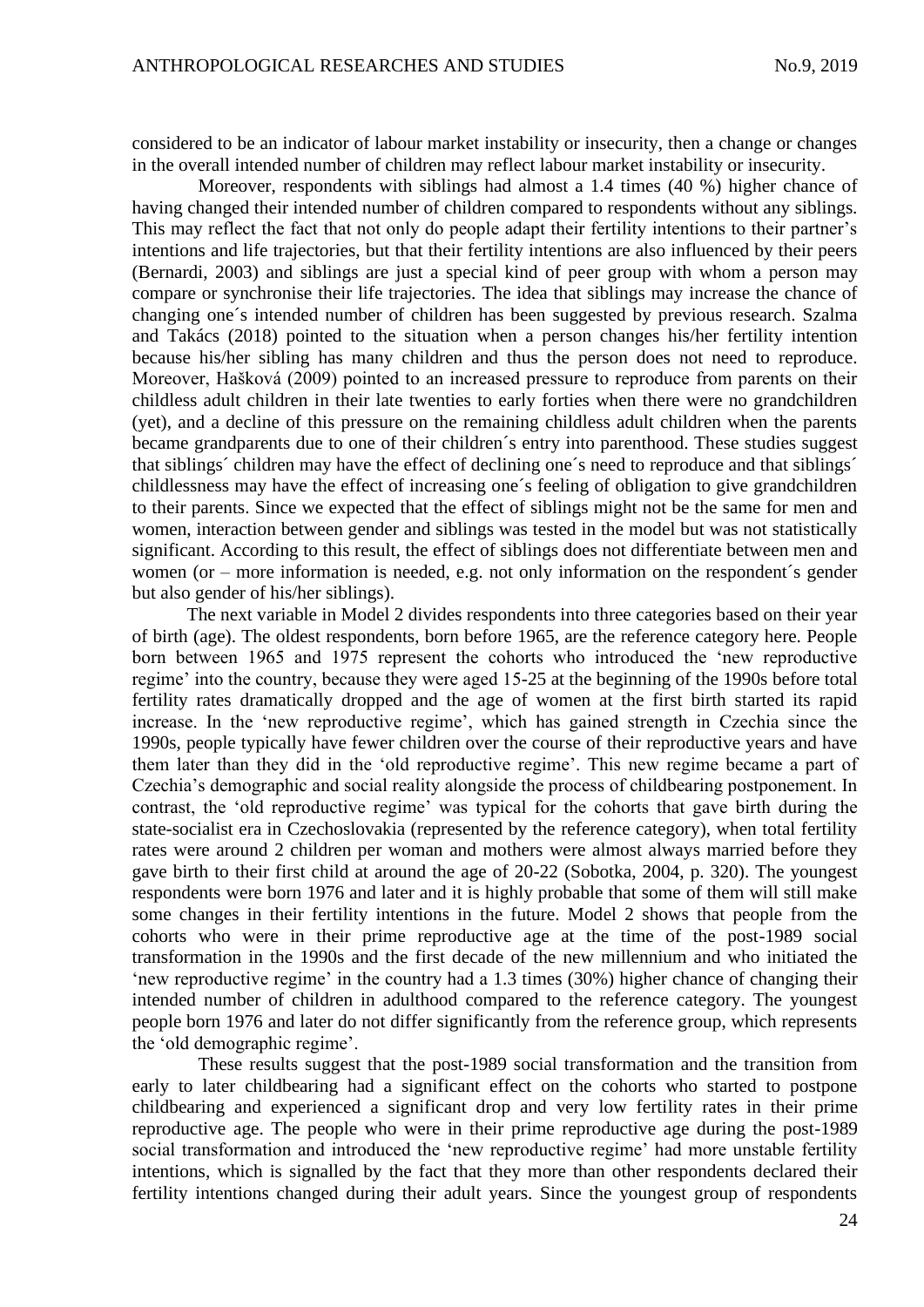were still relatively young when surveyed, it is also possible that a significant share of them will change their lifetime fertility intentions later when they are older, and their intentions may prove to be as unstable as those of the 1965-1975 cohorts. If this is the case, the above-mentioned interpretation needs to be changed. Such a situation would simply mean that the increasing length of time that young adults remain childless before establishing a family relates to an increased chance of a person changing the overall intended number of children over the life course.

The highest level of education attained by the respondents was included in Model 2 as a control variable, but it showed no statistically significant differences concerning changes in lifetime fertility intentions during adulthood by education.

In sum, Model 2 shows that the chance of the overall intended number of children changing during adulthood was greater among people with non-normative parental intentions, women, respondents with a more extensive co-residential partnership history, respondents who had experienced unemployment at least once (i.e. they had experienced labour market and economic instability or insecurity), those who had at least one sibling, and those who were from the cohorts who introduced the 'new demographic regime' in Czechia. The specific values of B and Exp (B) coefficients are listed in Model 2.

| Variables                    | Categories                             | $\bf{B}$ | Exp(B)     |
|------------------------------|----------------------------------------|----------|------------|
| Intended number of children  | $2$ (ref.)                             |          |            |
|                              | 0                                      | 1.282    | $3.604***$ |
|                              |                                        | 1.364    | 3.912***   |
|                              | 3 or more                              | 1.407    | 4.086***   |
| Gender                       | Men (ref.)                             |          |            |
|                              | Women                                  | 0.566    | $1.762***$ |
| Partnership history          | never lived with a partner (ref.)      |          |            |
|                              | lived with 1 partner                   | 0.478    | $1.613***$ |
|                              | lived with 2 partners                  | 0.712    | 2.038***   |
|                              | lived with 3 or more partners          | 1.349    | 3.855***   |
| Experience with unemployment | no experience (ref.)                   |          |            |
|                              | 1 experience with unemployment         | 0.258    | 1.294*     |
|                              | 2 or more periods of unemployment      | 0.469    | 1.599*     |
| Number of siblings           | no siblings (ref.)                     |          |            |
|                              | 1 or more siblings                     | 0.316    | $1.371*$   |
| Age (date of birth)          | 46 and older (born before 1965) (ref.) |          |            |
|                              | 34 and younger (born 1976 and later)   | $-0.103$ | 0.902      |
|                              | 35 to 45 (bort between 1965 and 1975)  | 0.282    | $1.325**$  |
| Highest education level      | primary to lower secondary (ref.)      |          |            |
|                              | upper secondary to post-secondary      | 0.093    | 1.098      |
|                              | tertiary                               | 0.165    | 1.179      |
| Constant                     |                                        | $-3.434$ | $0.032***$ |

**Model 2. Binary logistic regression, changes in the intended overall number of children**

*Note: N= 3828 respondents aged 25-60. Omnibus Test of Model Coefficients = 0.000. R <sup>2</sup>= 0.13. Hosmer and Lemeshow Test* = 0.262. *Ref.* = reference category;  $* = p < 0.05$ ;  $** = p < 0.01$ ;  $*** = p = 000$ . *Source: Life Course 2010 survey.*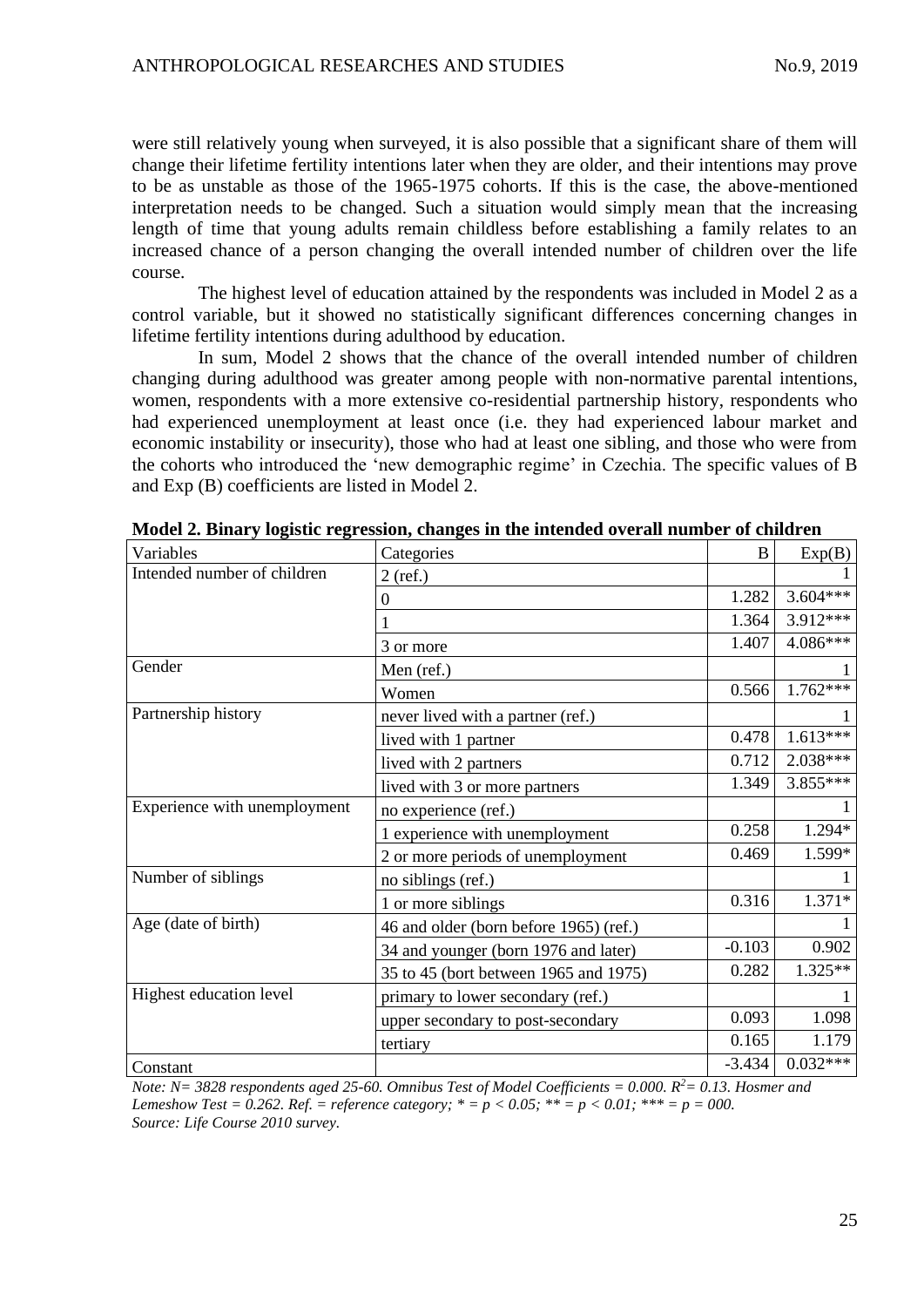## **Reasons for changes in fertility intentions**

The data from the Life Course 2010 survey contain information on the specific direction in which a person´s overall intended number of children changed (a change of fertility intentions to a higher overall number of children, a change to a lower overall number of children, a change to uncertainty, whether to have a child at all, a change to a decision to have a child or a change to remain childless). The small number of respondents who reported making only one specific change in their fertility intentions makes it impossible to analyse these sub-samples separately using binary logistic regression. Therefore descriptive statistics were used to illustrate at least the most frequently cited reasons for each of the specifically directed changes in fertility intentions that the respondents named as the main reason for the specific change in their intended overall number of children. It was an open question, i.e. no pre-defined replies were offered to the respondents. The respondents´ replies were coded and then recoded into the following categories: economic situation (economic in/stability or housing situation); state of health; partner in the negative sense (the absence of a partner or unsuitable partner for having a(nother) child) and partner in the positive sense (having a partner who wants a child); feeling inappropriate for a (nother) child or that parenthood is too difficult; values, change of values, new experiences; unplanned parenthood; other.

When we focus on the reasons for downward changes  $-$  a change to having fewer children in their lifetime, a change to being uncertain about whether the respondent intends to have a child at all and a change to the decision to remain childless – the structure of the reasons is similar (Figure 1).





*Note: Change to less children (N= 488); change to uncertainty whether to have a child at all (N= 134); change to childlessness (N= 107). Source: Life Course 2010 survey.* 

The first three reasons listed in differing order are: economic situation, state of health and the absence of a partner or having an unsuitable partner. The following reasons are cited for the change that leads to a lower intended overall number of children: economic situation is in first place with 29% of these respondents citing this reason, state of health ranks second at 25% and the absence of a partner or having an unsuitable partner is third at 23%. When the change leads to uncertainty about whether or not to have a child at all, it is the absence of a partner or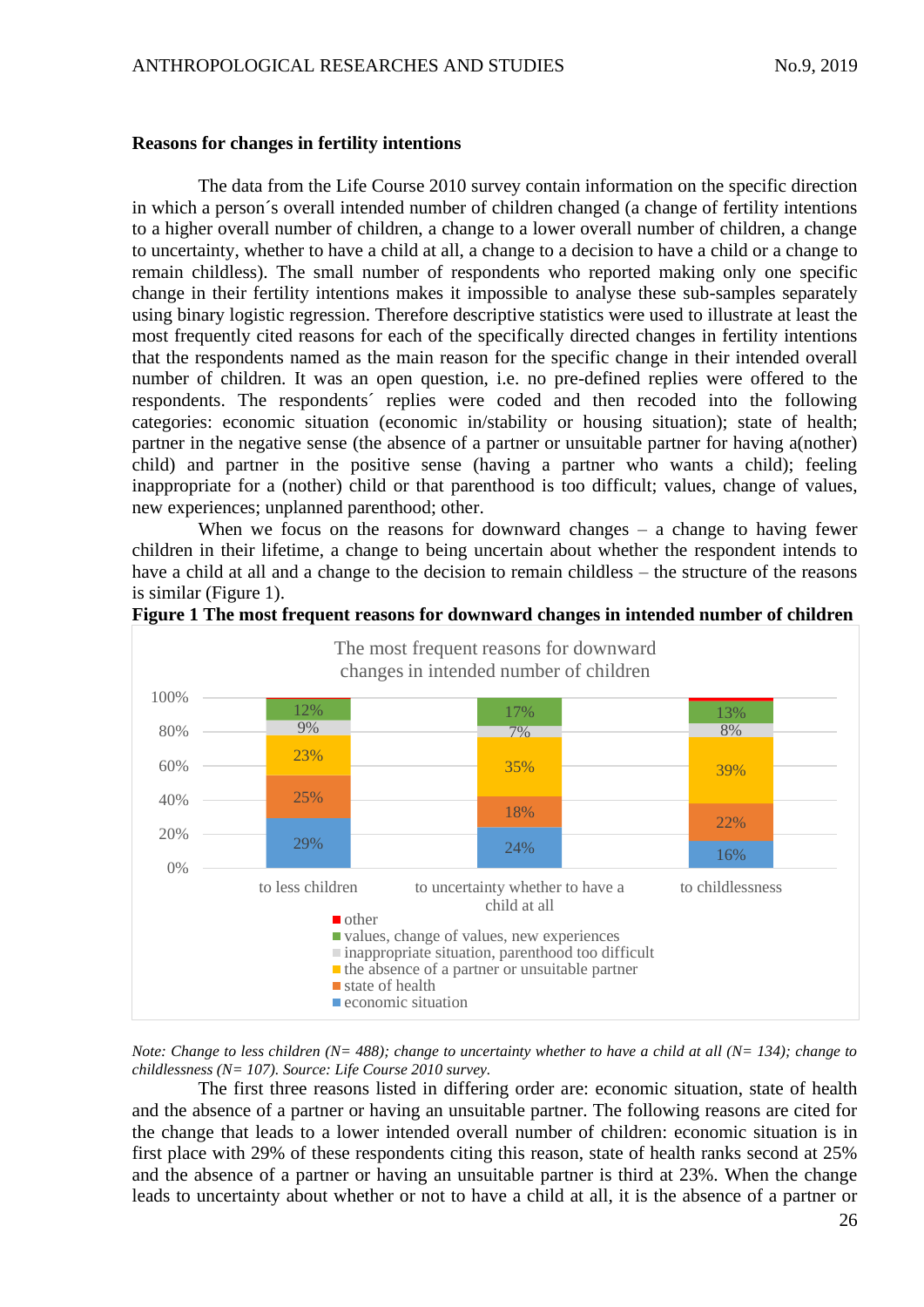having an unsuitable partner that ranks first among the reasons cited at 35%, economic situation is in second place at 24% and state of health is third at 18%. When people's fertility intentions change to the decision to remain childless, the absence of a partner or having an unsuitable partner is the reason in first place at 39%, state of health ranks in second place (22%) and economic situation is third (16%).

As expected, the structure of responses is different in the case of upward changes (Figure 2).



**Figure 2 The most frequent reasons for upward changes in intended number of children**

*Note: Change to more children (N= 228); change to decision to have a child (N= 161). Source: Life Course 2010 survey.* 

Fewer people make upward changes in their lifetime fertility intentions during adulthood but if they do, then values, a change in values and new experiences represent the most commonly cited reason (34%), partner ranks second (29%) and unplanned parenthood is third (22%). When the change leads to the decision to have a child, again it is values, a change in values and new experiences that figure in first place (33%), partner is the second most common reason cited (24%), followed by economic situation (13%), state of health (12%) and unplanned parenthood (8%).

## **Discussions**

Our study explores what individual characteristics contribute in Czechia to the nonfulfilment of short-term fertility intention**s** and to changes in lifetime fertility intentions in the sense of a change in the total number of children a person plans to have. We tie in with previous studies that have mapped people's fertility intentions and analysed factors that contribute to the non-fulfilment of those intention. We also tie in with studies that have examined how fertility intentions change over the course of life. This study expands on research to date by testing what factors play a role in both the non-fulfilment of short-term intentions and to changes in lifetime fertility intentions in the sense of the number of children a person plans to have in life.

In line with previous studies we found that fertility intentions are predictors of subsequent fertility but many short-term fertility intentions remain unfulfilled even in times of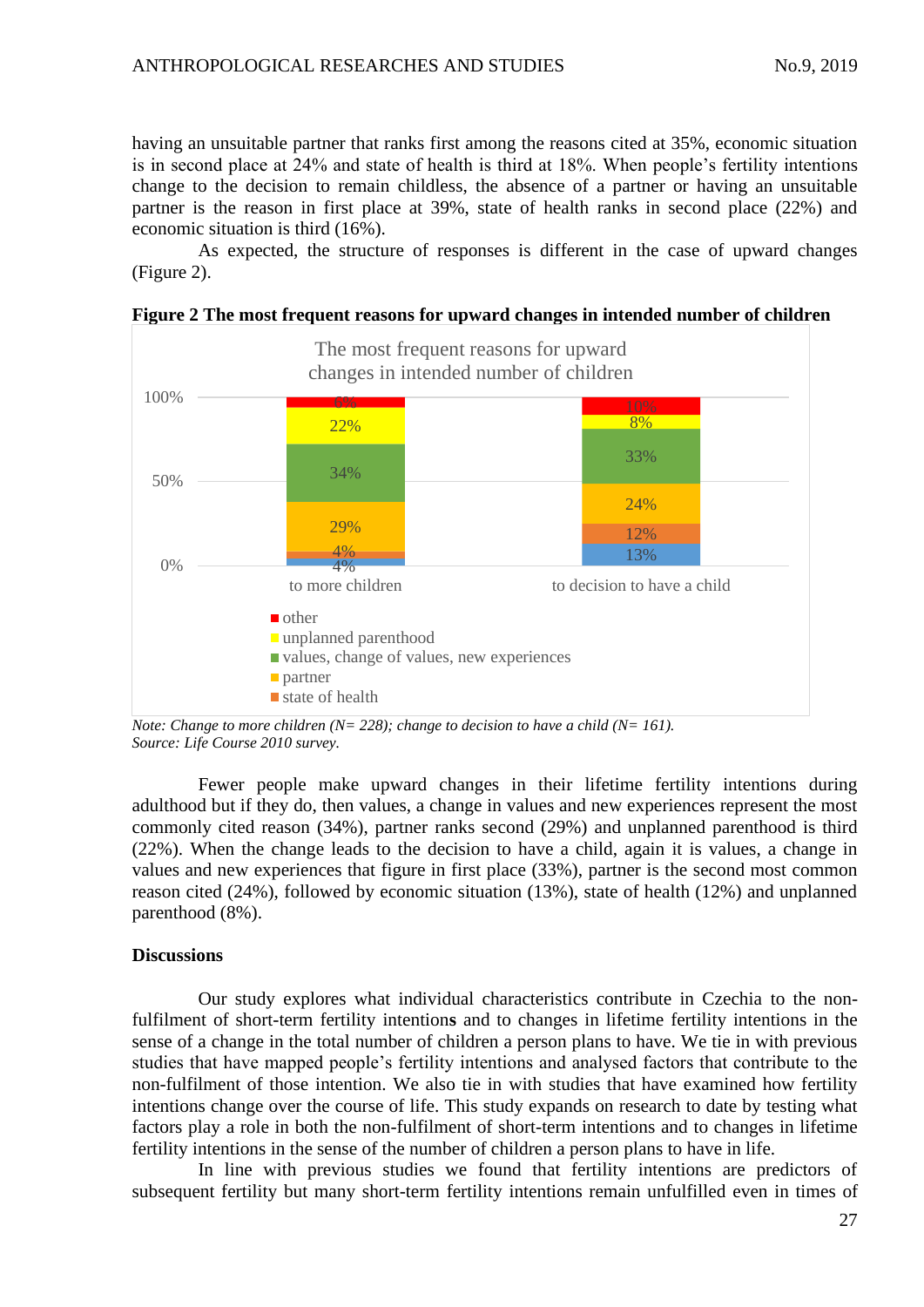social and economic stability. We also observed that fertility intentions are negotiated in response to a person's experiences and conditions.

The two models in this study show the following: among those who intended to have a/nother child, the higher chance of not having a child within three years was observed among those respondents who did not intend or were uncertain about having a child within such a short time, as well as among men, people in their teens or early twenties, people without a partner, and those who had already reached the widely shared ideal family size of two children. The people who have a higher chance of changing their lifetime fertility intentions, i.e. how many children they intend to have over the course of life include women, people with non-normative parental intentions (they want fewer or more than two children), people with a more extensive partnership history, those who have experienced unemployment, those who have at least one sibling, and people from the cohorts in Czechia who started to postpone childbearing.

Let's examine the results of two models above and discuss the various factors that were found to be relevant to the non-fulfilment of fertility intentions and to changes in lifetime fertility intentions in more detail here. As expected from previous literature (e.g. Iacovou and Tavares, 2011; Šťastná, 2011; Szalma and Takács, 2015), the lack of a partner proved to be an important factor contributing to not having a (another) planned child within the short-term period. In contrast, the more partners the respondents had, the more likely it was that their lifetime fertility intentions, i.e. the total number of children they wanted, changed in adulthood. This seemingly contradictory finding is in line with another stream of literature. Given that partners' fertility intentions may differ, both partners may adjust their childbearing expectations in a process of negotiation. Therefore, the explanatory power of models of childbearing intentions increase when the spouse´s intentions are included (Thomson, 1997). As Iacovou and Tavares (2001) noted, mainstream literature on fertility intentions have focused mainly on the downward effect of the disagreement between partners on their fertility intentions. This study suggests, however, that for more than a quarter of those who changed their fertility intentions upwards, they believed that the influence of their partner was crucial. Moreover, the impact of their partner on the upward change in the number of children they intended to have was the second most often cited reason for the change. The finding that a more extensive partnership history increases the chance that a person's fertility intentions will change may reflect the fact that people adjust their fertility intentions to their partners´ intentions and life trajectories. However, it may only reflect the effect of partnership dissolution and re-partnering. In sum, partnership has an important effect on fertility intentions: having a partner increases the chance of having a child as soon as intended; a more extensive partnership history means a greater chance of a person´s lifetime fertility intentions changing; and partners´ disagreement over their fertility intentions may lead to both downward and upward changes in fertility intentions.

Among the people who intended to have a child, women proved to be more likely to have the child as soon as they intended. But they were also found to change their intended total number of children more often than men. This may be associated with biological and age norms related fertility revisions, which seem to be more pronounced in the case of women than men (e.g. Hašková, 2009, p. 264).

Our models did not confirm any significant relationship between education on the one hand and the fulfilment of short-term fertility intentions or changes in the intended overall number of children on the other hand. Greater labour market instability/insecurity (measured as the experience of unemployment) proved, however, to be connected to changes in the intended total number of children. Similarly to Šťastná (2011), we did not find a statistically significant effect of the employment status on the chance of fullfiling short-term fertility intentions in the period of economic stability and growth though.

Our results are consistent with the findings of some studies while others have shown different results. The different results of various studies on the effect of education and labour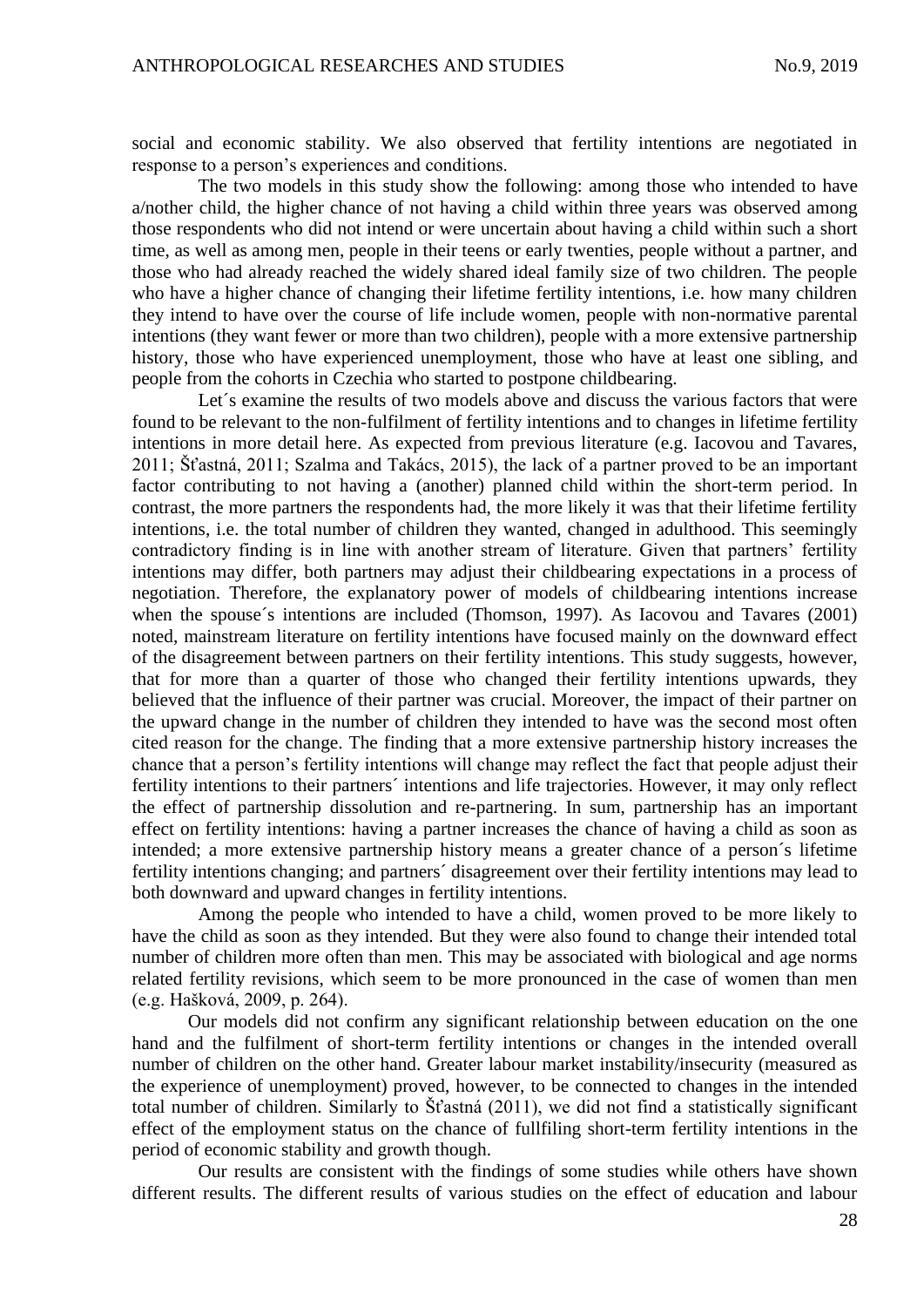market instability are likely to stem from region-specific differences, differences in the sense of measuring the effect in the time of economic decline or growth, and differences in the way labour-market instability and changes in fertility intentions are operationalised in research.

The effect of siblings on the chance of a person's fertility intentions changing is not commonly tested but some studies suggest that siblings´ reproductive behaviour may influence one´s fertility intentions (e.g. Szalma and Takács, 2018; Hašková, 2009). The higher chance of (lifetime) fertility intentions changing in adulthood that our study identified among people with at least one sibling can be understood in the light of existing research on fertility, peers, and social networks. While it is established knowledge that people adapt their fertility intentions to their partner's intentions and life trajectories, they are also influenced by their peers (Bernardi, 2002). Our research suggests that siblings are just a special kind of peer group with whom a person may compare or synchronise their life trajectories. Moreover, it has been noted by other research that grandparents' capacity and willingness to support an adult child (e.g. in the sense of providing childcare) have an effect on their adult children´s fertility intentions and outcomes (Železná, 2018, p. 181). This could be more pronounced in such welfare contexts as that in Czechia, where the availability of non-family childcare is scarce (Hašková and Dudová, 2016). And how willing and able grandparents are to provide this kind of support can be greater or lesser depending on how much support they also have to provide the adult child's siblings in the form of caring for their children. This could be another way in which the life trajectories of siblings may influence a person's fertility intentions.

Regarding the effect of age and cohort, the fact that very young people (under the average age of women at first birth) were less likely than people in prime reproductive age to have a child within the studied three-year period is consistent with the findings of previous studies (Šťastná, 2011; Testa and Toulemon, 2006). The reason is that young people still have a relatively long period of time ahead of them in which to have children, which allows them to postpone their childbearing plans. The influence of age norms and peers can also be considered: given that these people are younger than the average age, expected age, and, what according to public opinion research is viewed as the ideal age at which to become a mother or father (Čadová, 2016), for them parenthood would still be inconsistent with the 'expected timetable of life' (Liefbroer and Billari, 2010) and would make them differ significantly from their peer group. Both age norms (or rather the 'expected timetable of life', in this late modern time) and peer-group pressure thus today probably work against having children between the ages of 20 and 25 (see Hofäcker and Chaloupková, 2014 for the notion of re-standardisation or "new standard"), which is the age at which the majority of men and women became parents in the 'old reproductive regime' during the state-socialist period.

It is not just a person's age that matters for fertility intentions but also the year in which a person was born. The year of birth determines the age at which a person experiences important moments and changes in society, which could have an influence on their fertility intentions, depending on what age they were (and in what stage of the reproductive trajectory they were) when these social changes occurred. The finding that in Czechia it was people born in the second half of the 1960s and the first half of the 1970s who were more likely during adulthood to have changed the number of children they intended to have is a sign of the effect the social transformation after 1989 had on fertility intentions. People born in the second half of the 1960s and the first half of the 1970s were impacted by the changes in Czech society after 1989 at an age when people tend to engage most in making fertility plans and fulfilling those intentions. And in this region they were the ones who ushered in the 'new reproductive regime'. Older people for the most part had had children when they were very young, just over the age of 20, while still living in the state-socialist regime. And younger people reached prime reproductive age at a time when the average, expected, and, according to public opinion, the ideal age to become a parent had already increased and at a time when the conditions in society were also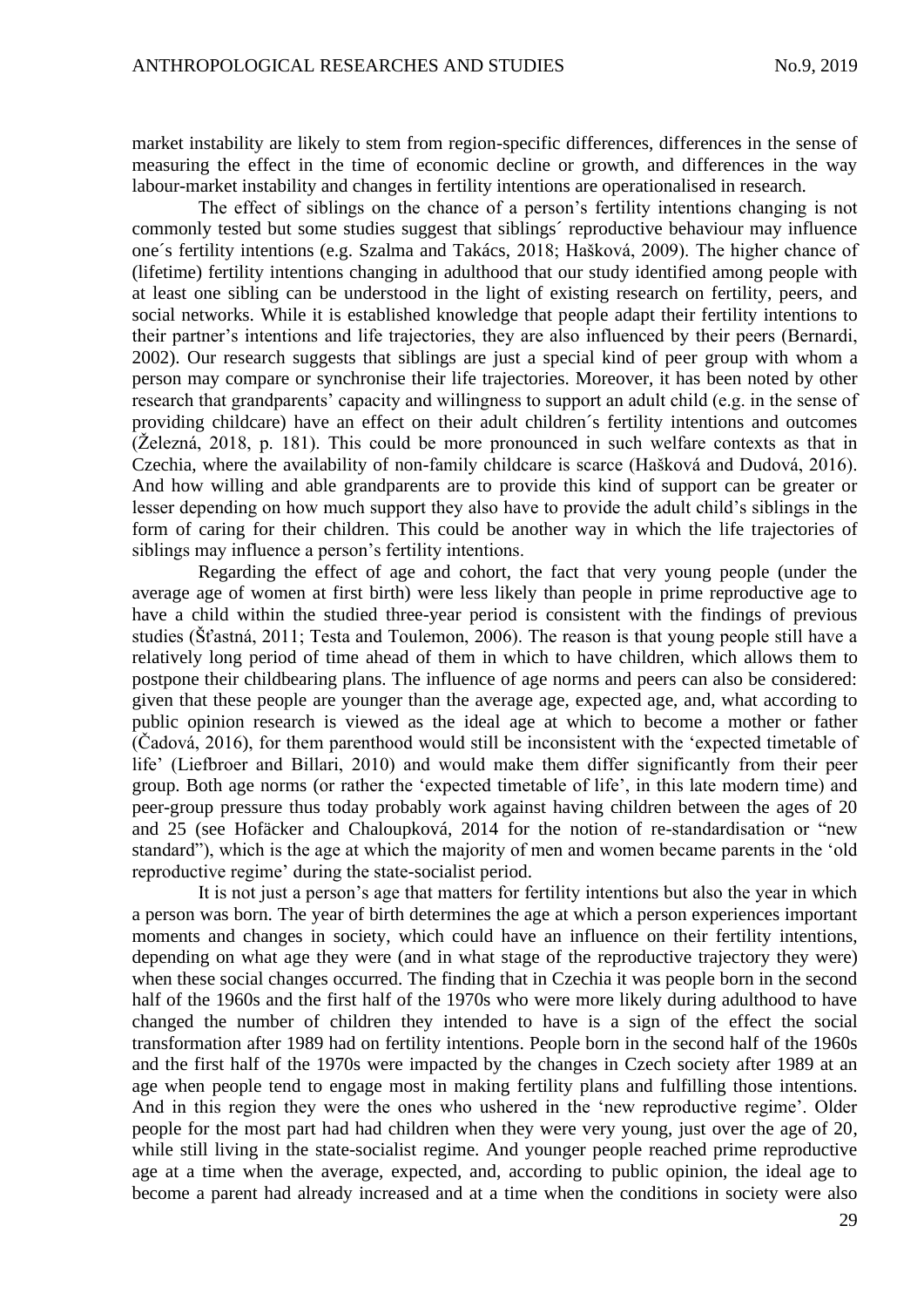less turbulent. Since the youngest group of respondents were still relatively young when surveyed, it is also possible that a significant share of them will change their intended number of children later in life. In this case another interpretation could be more appropriate. The results would indicate that there is a positive link between the increasing length of time people spend in the stage of 'young adulthood', during which time young people remain free from any parental obligations, and more unstable lifetime fertility intentions. It will only be possible to test whether the first or the second interpretation of the findings is more likely on the basis of more recent data. Regardless, however, the outcome of this study adds to the rich body of literature examining the influence the social transformation after 1989 had on fertility intentions and the fulfilment of fertility intentions or change in them in central and Eastern Europe.

Last but not least our study underlined an important relationship between childbearing norms on the one hand and the fulfilment of fertility intentions or changes in them on the other hand. Many authors have noted the prevalence of a two-child norm across European countries (Berrington, 2004; Sobotka and Beaujouan, 2014). Morgan and Rackin (2010) stated that the normative ideal of the two-child family results from two forces: there is an upward pressure on the number of children to have that relates to concerns about raising a single child, but the perception that three children constitutes a large family acts as a downward pressure. Following from studies demonstrating the existence of the two-child norm, our study adds that in Czechia this norm may affect fertility intentions and the fulfilment or revision of those intentions. Not only do our data show, like previous studies, that a large share of people in Czechia still want and plan to have a two-child family. People who already have two children are less likely to fulfil their plan to have another child than those who have not yet met the two-child norm. Our study also revealed that people whose fertility intentions fit the two-child norm have more stable fertility intentions than do people whose fertility intentions are to have more or fewer than two children and who formulated those intentions usually once they were already adults based on experiences and events in their life.

In sum, the two logistic regression models were helpful in testing what factors contribute to the unfulfilment of short-term fertility intentions and what factors contribute to changes in the number of children a person intends to have. Descriptive statistics on the factors respondents gave as the main reasons explaining the downward or upward changes in their intended number of children were also informative.

In line with the previous literature our results confirm that the main reasons people give for changing their fertility intentions towards uncertainty about whether to have a child at all and towards the decision to remain childless is their partnership situation (and especially the absence of a partner). The fact that since the 1990s in Czechia there has been a significant increase among young people in the length of time they spend in life without a permanent partner and often still live with their parents (Chaloupková, 2010, p. 167) indicates that the absence of a partner during a person's reproductive period of life will continue to be a significant factor that will lead some people to change the number of children they expected to have to zero. The fact that economic factors were cited as the main reason for changing their fertility intentions by almost 30% of those who said they adjusted their fertility intentions downward to a smaller number of children and by almost one-quarter of those who said they changed their fertility intentions towards being uncertain about whether they would even have a child at all, but only by one in six of the people who said they changed their fertility intentions to the decision to remain childless also indicates that although economic circumstances are not usually the main reason why people end up childless, economic factors do play an important role in people's decision to decrease the number of children they plan to have. It is also worth noting that health conditions were mentioned as the main reason for downward changes in fertility intentions by about a fifth to a quarter of respondents who declared such a change. If fertility below the replacement level (2.1 children per woman) and the mismatch between planned, and achieved fertility are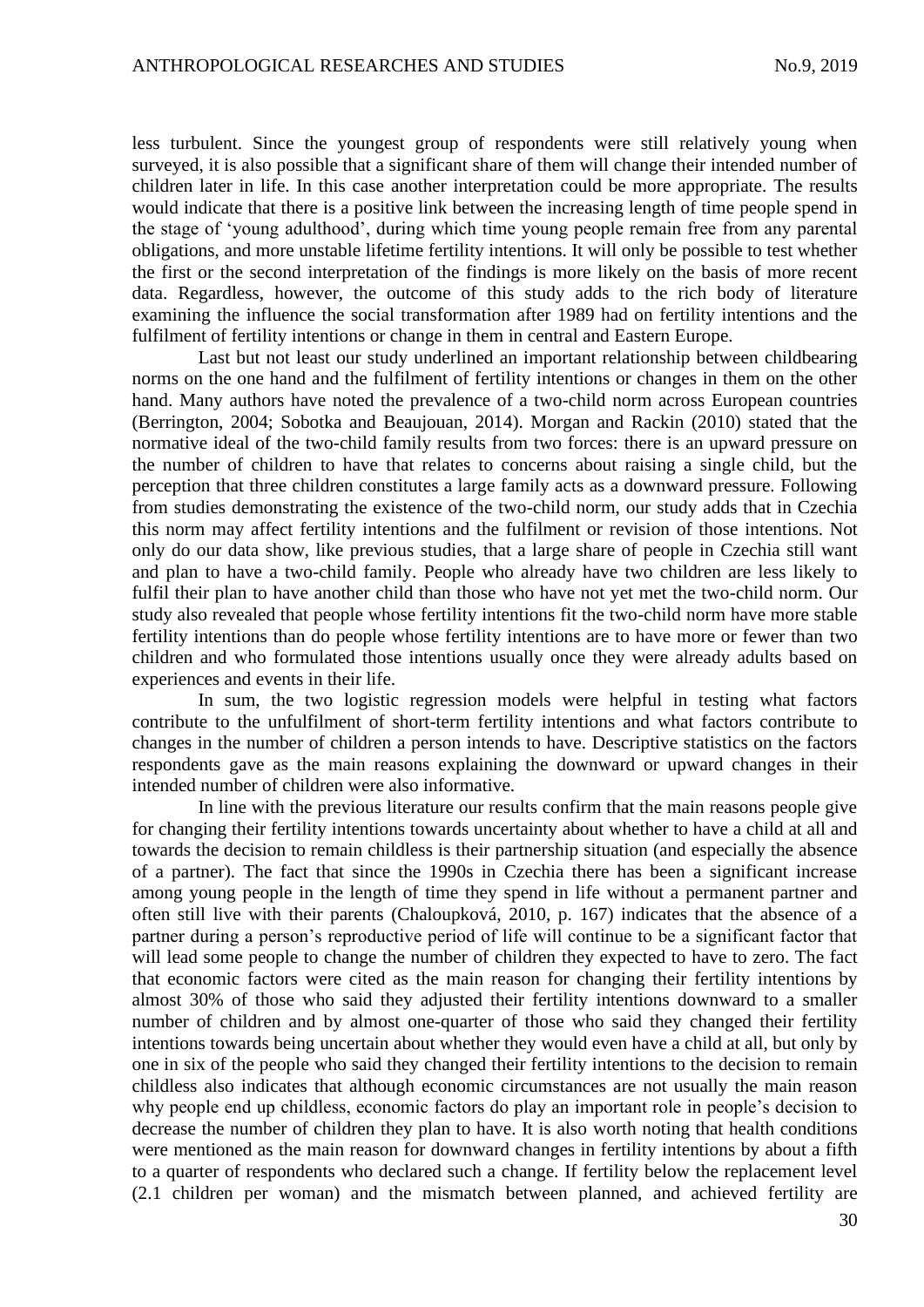considered to be a political issue, these findings may serve as one of the bases on which to formulate policy recommendations.

This study also shows that people make changes in the timing of childbirth to a time earlier than they intended and make upward changes in their fertility intentions, i.e. increase the intended total number of children, far less often than they make downward changes. But if they do increase the number of children they intend to have, then a change in values/new experiences and the influence of their partner are the main reasons they believe explain the change in their fertility plans. People´s attitudes may change over the life course in response to new information people receive from their observations of others, their own experiences, changing circumstances, and insights into their own personalities. The results of our analysis suggest that if value changes and new experiences in the course of adulthood are mentioned as the main reason for a change in the intended number of children, it is more an upward than a downward change that they produce. This 'internal circumstance' contrasts with the somewhat external circumstances (namely, the absence of a partner, health, and economic constraints) that are mainly behind downward changes. The minor importance of unplanned parenthood for the decision to become a parent may reflect the huge increase in the use of modern contraceptives when planning whether and when to become a parent, yet it continues to be an important factor for explaining an increase in the expected total number of children.

Although quantitative research is strong in testing what factors are associated with un/fulfilling and changes in fertility intentions, qualitative research would be useful to complement the findings mentioned above. Qualitative research can help to understand the meanings of un/fulfilling short-term fertility intentions and the meanings of changes in lifelong fertility intentions, given by the people themselves. Moreover, process-oriented qualitative research can be illuminating when trying to understand the social mechanisms leading to unfulfilment and changes in fertility intentions (e.g. Hašková, 2009). Such process-oriented qualitative research on unfulfilment and changes in fertility intentions could complement, deepen and triangulate the above mentioned findings driven from quantitative data that were used to test whether the selected factors contribute to the studied processes of unfulfilling and changes to fertility intentions or not, but cannot reveal the mechanisms involved in these processes nor the meanings of the studied processes. More concretely, future qualitative research could help to understand the different meanings of processes leading to unfulfilling and changes in fertility intentions. Moreover, the mechanisms of the influence of siblings, extensive partnership history, health and fertility-related norms (among others) on changes in fertility intentions could be better explored by qualitative research that would build on the present research outcomes. Last but not least, the higher turbulence in fertility intentions among the cohorts of people who started the 'new reproductive regime' in the country that was shown in the quantitative data could be better understood through complementing the statistical data with biographical narratives of those who brought the 'new reproductive regime' compared to those older and younger to them.

## **Conclusions**

Studies devoted to fertility intentions usually focus on short-term fertility intentions and in some cases also whether or not these plans are fulfilled, or they study lifetime fertility intentions in the sense of the total number of children they plan to have (and sometimes also changes in the lifetime fertility intentions over the course of life). This study contributes to knowledge in this area by testing what individual characteristics contribute to both the nonfulfilment of short-term fertility intentions and changes in lifetime fertility intentions. The data reveal that a number of individual characteristics are associated with both of these processes which together contribute to the postponement of childbearing and the mismatch between intended and achieved fertility in Czechia.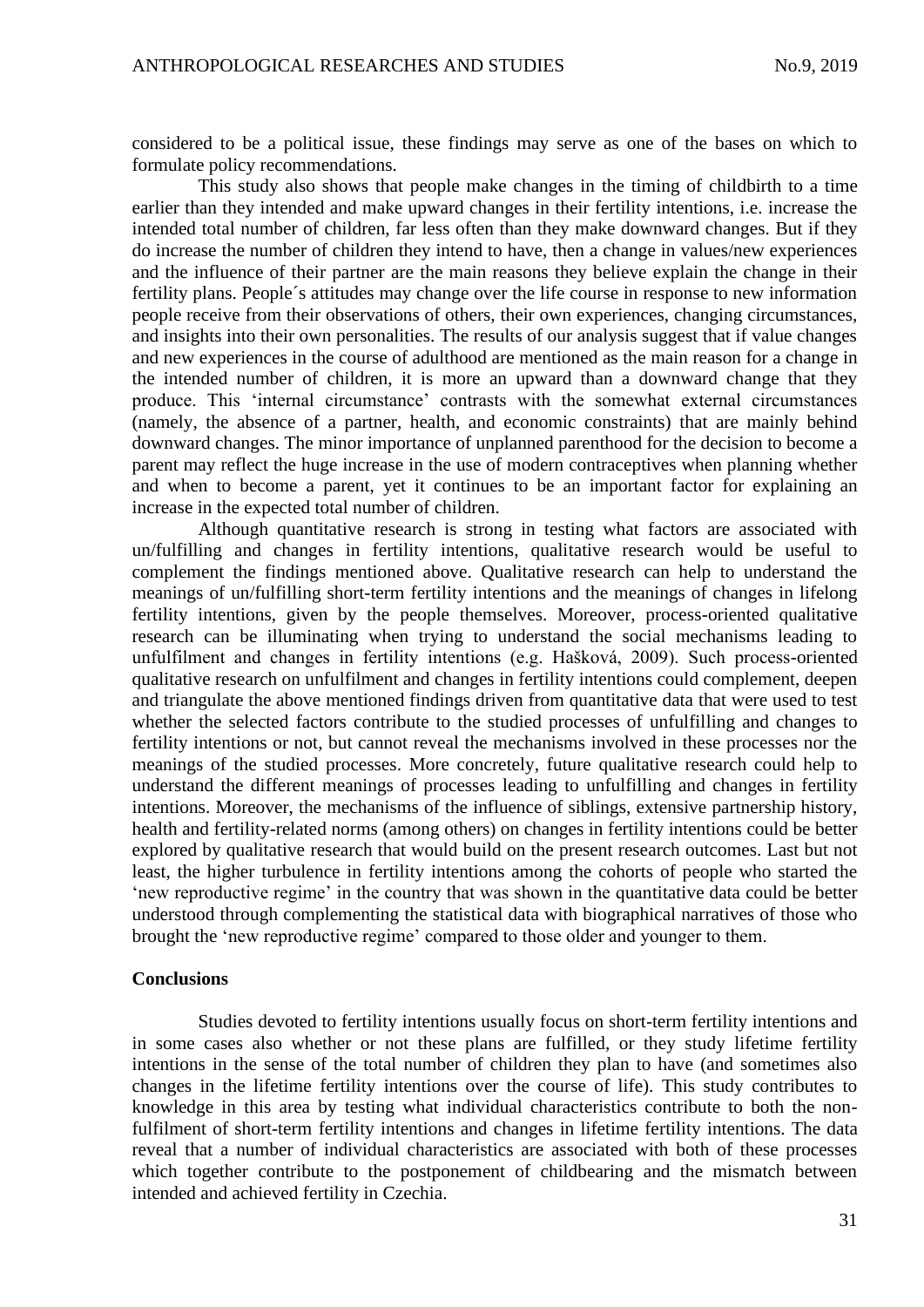Given that we analysed fertility intentions in the specific post-socialist context and with a view to the cohort effect, our study also contributes to the understanding of Czech society's rapid transition to the 'new reproductive regime'. The postponement of childbearing and lower completed cohort fertility (than in cohorts that achieved their fertility intentions before 1989) are typical features of the 'new reproductive regime'.

Moreover, our study suggests that an absence of a partner contributes to the nonfulfilment of short-term fertility intentions and health and economic difficulties and absence of a partner contribute to downward changes in lifetime fertility intentions. Families with small children rank among the groups of people who are more often at risk of income poverty in Czechia, and Czechia belongs to the countries in eastern and southern Europe where young people live in the parental home longer than they do in countries in northern and Western Europe (e.g. Iacovou, 2011; Eurostat, 2017). Consequently, the policy lesson from this study would be that it is necessary to invest in measures designed to improve the conditions (e.g. housing, employment) for young people to start their own household and to improve the economic and work-life balance situation in families. In European comparison, Czechia is a country with low availability of childcare services, high employment gap between women with and without children (OECD Family Database, 2018), low availability of part-time work (Kuchařová et al., 2017, p. 245) and high unemployment rate among women immediately after their childcare related leave (Bičáková and Kalíšková, 2015, p. 22). The lack of childcare services, long and inflexible working hours and weak enforcement of work-life balance policies contribute to difficulties of mothers to return to the labor market, families to come out with money and to problems of couples to have as many children as they wish (Kuchařová et al., 2017). Therefore, childcare-, leave-, and work-life balance policies to combat these shortcomings and problems seem to be inevitable to reduce the mismatch between intended and achieved fertility in Czechia. Moreover, a relatively large share of respondents referring to health issues as a reason for a downward change in their fertility intentions signalizes, in line with a study by Šťastná et al. (2017), that health-related problems seem to be an important factor in the processes of delaying childbearing and changes in fertility intentions. To understand the mechanisms of how the factors, which were revealed and tested in this study, intervene the processes of unfulfilling and changes in fertility intentions, and to examine people´s understanding (meanings) of these processes, process-oriented qualitative research would be useful to complement the presented variable-oriented quantitative analysis. Such qualitative research may also help to specify the diversity of targeted policies needed to help populations at various intersections of social categories (including marginalized populations that are difficult or impossible to examine in country level representative surveys) to having as many children as they wish.

## **Acknowledgments**

The research was funded by Czech Science Foundation (grant number 17-04465S) and by institutional support RVO: 68378025.

We thank to editor and to two reviewers for their useful comments to improve this article.

## **Bibliography**

- 1. Beaujouan, É. and Solaz, A., 2013. Racing against the biological clock? Childbearing and sterility among men and women in second unions in France. *European Journal of Population*, 29(1), pp. 39-67.
- 2. Bernardi, L., 2003*.* Channels of social influence on reproduction*. Population research and population review,* 22(5-6), pp. 427-555.
- 3. Berrington, A., 2004. Perpetual Postponers? Women's, Men's and Couple's Fertility Intentions and Subsequent Fertility Behaviour. *Population Trends*, 117, pp. 9-19.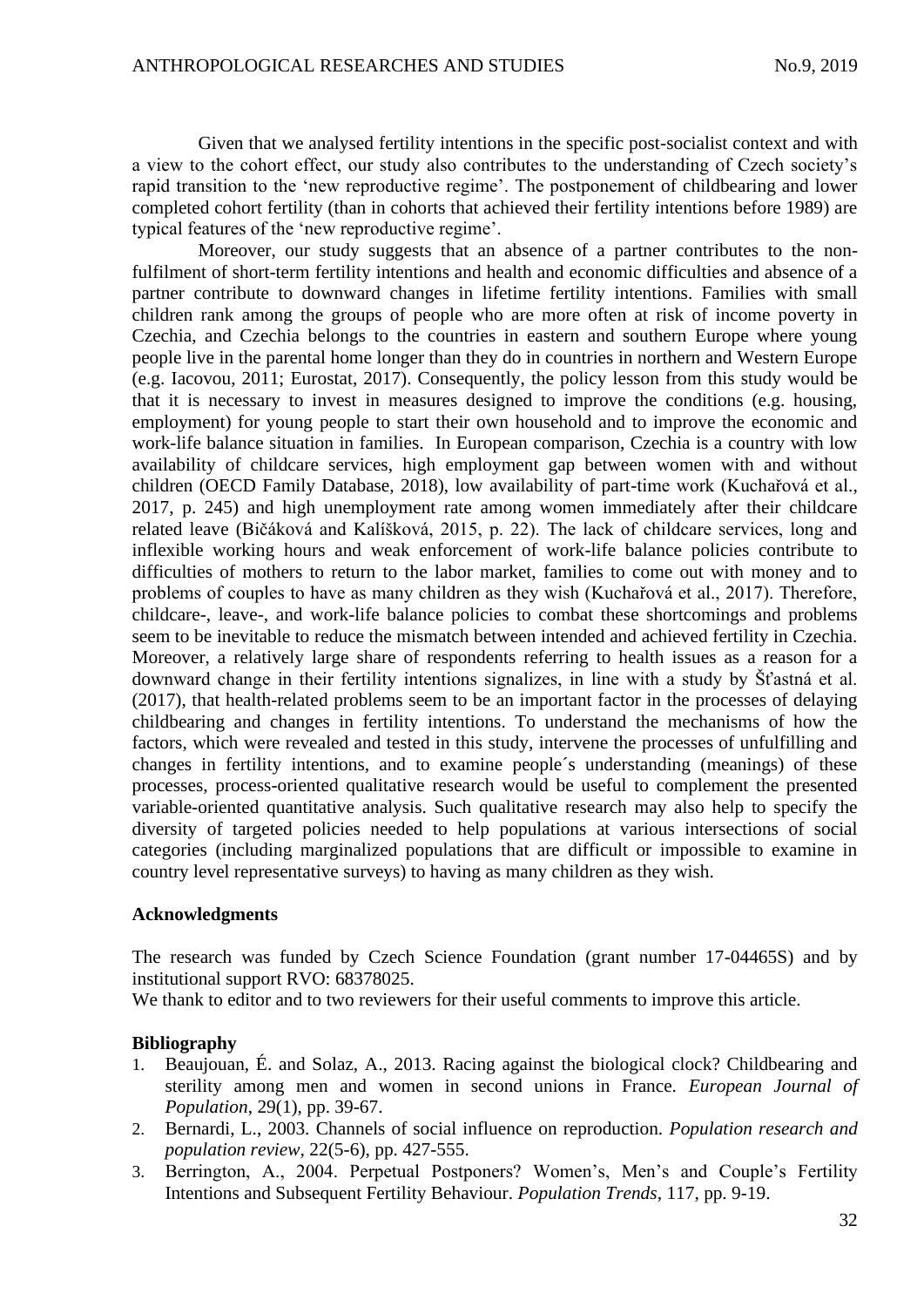- 4. Bičáková, A. and Kalíšková, K., 2015. *Od mateřství k nezaměstnanosti: Postavení žen s malými dětmi na trhu práce*. Praha: IDEA CERGE-EI.
- 5. Buhr, P. and Kuhnt, A.K., 2012. Die kurzfristige Stabilität des Kinderwunsches von Kinderlosen in Ost-und Westdeutschland: eine Analyse mit den ersten beiden Wellen des deutschen Beziehungs-und Familienpanels. *Zeitschrift für Familienforschung*, 2012, pp. 275-297.
- 6. Čadová, N., 2016**.** Postoje českých občanů k manželství a rodině únor 2016. *Tisková zpráva z výzkumu Naše společnost*, [online] Available from: <ttps://cvvm.soc.cas.cz/cz/tiskove-zpravy/ostatni/vztahy-a-zivotni-postoje/2018-postojeceskych-obcanu-k-manzelstvi-a-rodine-unor-2016>[Accessed 2 August 2018].
- 7. Chaloupková, J., 2010. *Proměny rodinných a profesních startů.* Prague: Institute of Sociology, Czech Academy of Sciences.
- 8. Fahlén, S. and Oláh, L., 2018. Economic uncertainty and first-birth intension in Europe. *Demographic Research*, 39 (28), pp. 795-834.
- 9. Hašková, H., 2009. *Fenomén bezdětnosti.* Prague: SLON.
- 10. Hašková, H. and Dudová, R., 2017. Institutions and Discourses on Childcare for Children Under the Age of Three in a Comparative French-Czech Perspective. *Sociological Research Online*, 22(3), pp. 120-142.
- 11. Hayford, S., 2009. The evolution of fertility expectations over the life course. Demography, 46(4), pp. 765-783.
- 12. Hofäcker, D. and Chaloupková, J., 2014. Patterns of Family Life Courses in Europe between Standardisation and Diversity. A Cross-national Comparison of Family Trajectories and Life Course Norms in European Countries. *Comparative Population Studies,* 39(3), pp. 559-586.
- 13. Iacovou, M., 2011. *Leaving Home: Independence, Togetherness and Income in Europe*. Expert paper No. 2011/10. UN, Department of Economic and Social Affairs, Population Division.
- 14. Iacovou, M. and Tavares, L.P., 2011. Yearning, Learning, and Conceding: Reasons Men and Women Change Their Childbearing Intentions. *Population and Development Review*, 37(1), pp. 89-123.
- 15. Kuchařová, V., Vidovičová, L., Barvíková, J., Hohne, S., Janurová, K., Nešporová, O. and Paloncyová, J., 2017. *Zpráva o rodině*. Prague: VÚPSV.
- 16. Kuhnt, A.K., Kreyenfeld, M. and Trappe, H., 2017. Fertility Ideals of Women and Men Across the Life Course. In: M. Kreyenfeld and D. Konietzka (Eds.). *Childlessness in Europe: Contexts, Causes, and Consequences*. Cham: Springer. pp. 235−252.
- 17. Liefbroer, A.C. and Billari, F.C., 2010. Bringing Norms Back In: A Theoretical and Empirical Discussion of Their Importance for Understanding Demographic Behaviour. *Population, space and place*, 16, pp. 287-305.
- 18. [Miettinen, A. and Szalma, I. 2015. Childlessness Intentions and Ideals in Europe.](https://journal.fi/fypr/article/view/48419) *Finnish [Yearbook of Population Research 2014](https://journal.fi/fypr/article/view/48419)*, 49, pp. 31-55.
- 19. Morgan, S.P. and Rackin, H., 2010. The Correspondence Between Fertility Intentions and Behavior in the United States. *Population and development review*, 36(1), pp. 91-118.
- 20. Murinkó, L. and Szalma, I., 2016. Men´s Fertility in Second Unions in Three European Countries: The Effect of Parenthood Status. *Finnish Yearbook of Population Research*, 50, pp. 53-70.
- 21. Ní Bhrolcháin, M., Beaujouan, É. and Berrington, A., 2010. Stability and change in fertility intentions in Britain, 1991-2007. *[Population Trends](https://www.ncbi.nlm.nih.gov/pubmed/20927027)*, 141, pp. 10-32. 21.
- 22. Philipov, D., Spéder, Z. and Billari, F., 2005. *Now or Later? Fertility Intentions in Bulgaria and Hungary and the Impact of Anomie and Social Capital.* Vienna: Vienna Institute of Demography.